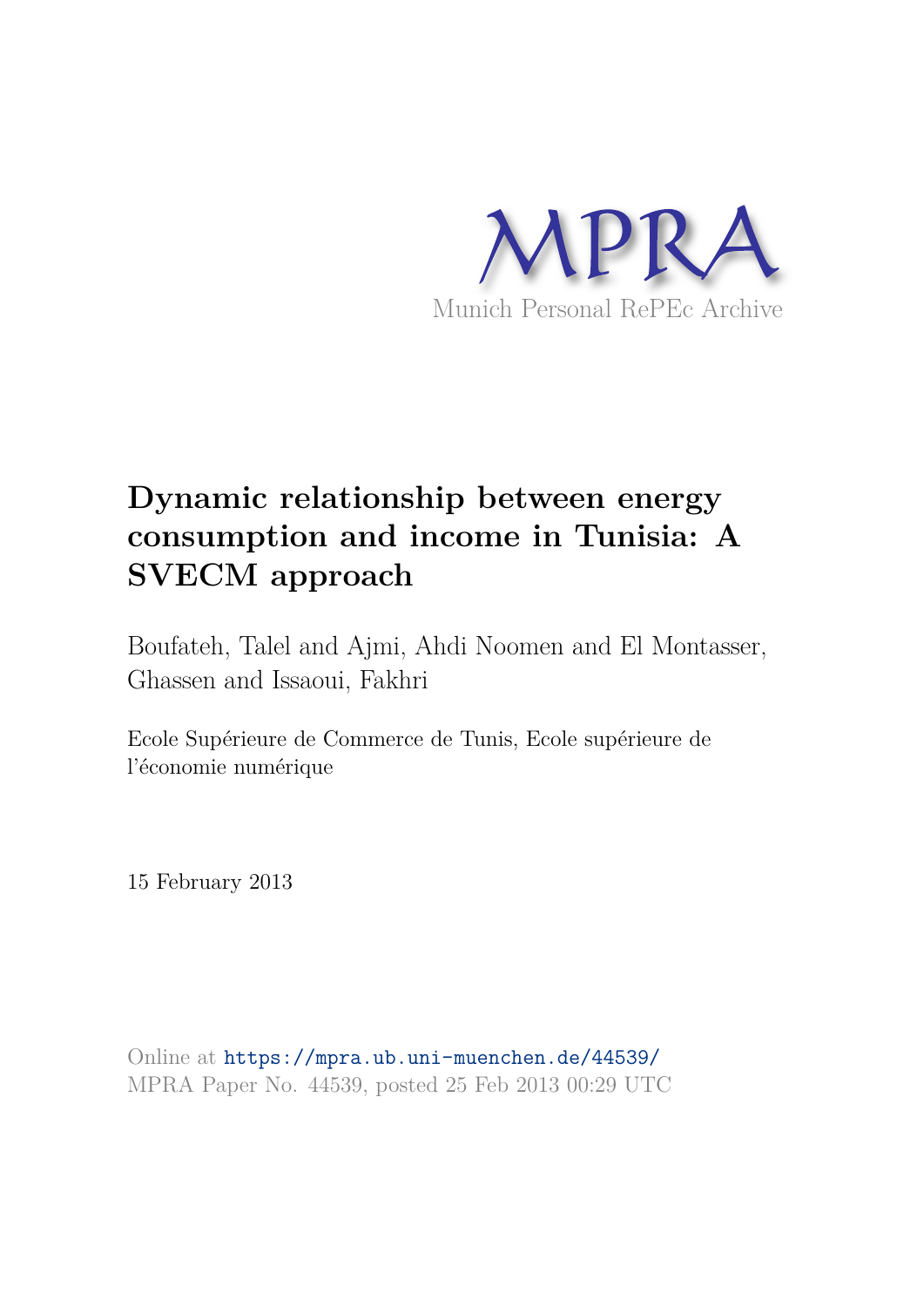# Dynamic relationship between energy consumption and income in Tunisia: A SVECM approach

Talel Boufateh<sup>a</sup>, Ahdi Noomen Ajmi<sup>a,b,∗</sup>, Ghassen El Montasser<sup>a</sup>, Fakhri Issaoui<sup>c</sup>

<sup>a</sup>ESC de Tunis, Université de la Manouba, Manouba, Tunisia.  $^{b}$ Laboratoire BESTMOD, ISG de Tunis, Univesité de Tunis, Tunisia. <sup>c</sup>*Ecole Sup´erieure de l'Economie Num´erique, Universit´e de la Manouba, Manouba, Tunisia.*

# Abstract

This study examines the short-run and long-run dynamics binding energy consumption to GDP using a structural vector error correction (SVECM) model during the period 1971-2009. In addition, a comparative study between Tunisia, the USA and Sweden is conducted. Results spread over two axes. First, the cyclical component of the model indicates that the instantaneous impact of a short run shock on energy is generally positive. However, the impact of this shock on output is positive in the USA and Sweden and negative in Tunisia. Therefore, it seems that unlike a small country like Tunisia where the productive system is directly penalized, developed countries are better able to cope with a transitory shock and find alternatives to productivity gains. Secondly concerning the trend component of the model, we conclude that the effect of a long run shock on energy consumption is positive in Tunisia while it is negative in the USA and Sweden. The effect of a long run shock on production for both the developed countries is positive and increasing. This findings seems interesting insofar as it reflects the willingness of developed countries substitute current energy sources by renewable and cleaner sources. It also reflects Tunisian dependence to current sources of electricity.

Keywords: Energy consumption, GDP, SVEC model, Tunisia.

*Preprint submitted to Elsevier February 18, 2013*

<sup>∗</sup>Corresponding author

*Email addresses:* stalelb@yahoo.fr (Talel Boufateh), ajmi.ahdi.noomen@gmail.com (Ahdi Noomen Ajmi), ghassen.el-montasser@laposte.net (Ghassen El Montasser), fakhriissaoui@yahoo.fr (Fakhri Issaoui)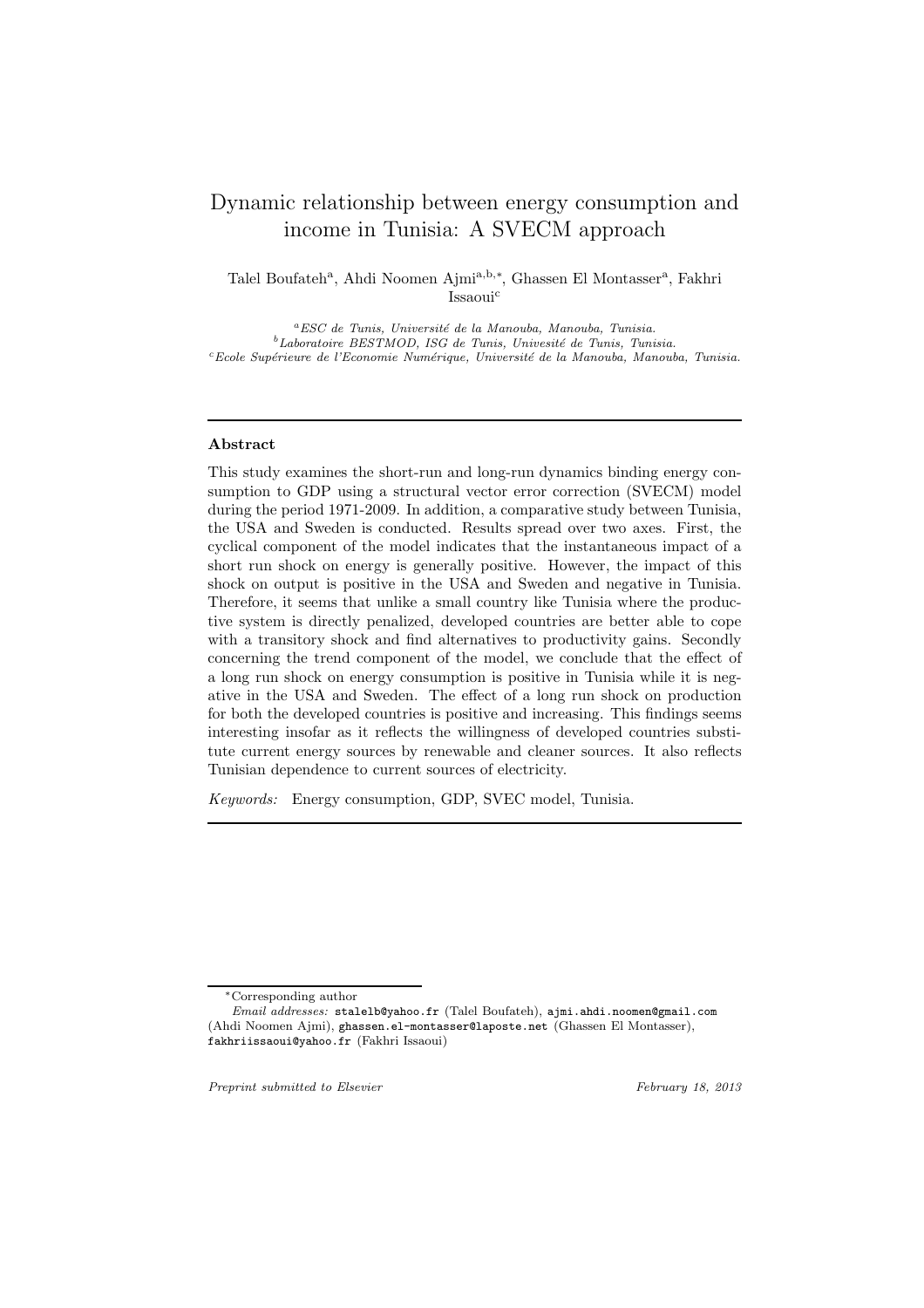# 1. Introduction

During the past three decades, several studies have investigated the relationship between energy consumption and economic growth using different methodology, yet no consensus has ever been reached (see Ozturk (2010)). Previous studies have focused on cointegration and causality analysis to examine the relationship between energy use and economic growth and only few studies have examined the impact of energy use shocks on national income and vice versa. In fact, many studies based on VAR and VECM models make the results difficult to interpret and allow only to long-run restrictions. However, Structural VARs impose an economic model on the contemporaneous movements of the variables and therefore impose both short- and long-run restrictions.

The purpose of the current study is to investigate the impact of short-run shocks on energy consumption and income and the effect of long run shocks on both variables in Tunisia. This is motivated by two main reasons: first, researche about Tunisia as a specific country is very rare as shown in table 1 (see Belloumi (2009) and Fodha and Zaghdoud (2010)); second, the previous research was limited to the study of causality between the variables of the model in its reduced form or in the best case to the identification of the short-term dynamic in a structural framework (see for example see Narayan et al. (2008)). To fill the gap in the literature, we consider a structural vector error correction model (SVECM) framework to capture the short-run and long-run dynamics binding energy consumption to GDP in Tunisia through the model's cycle-trend dichotomy. A comparative study with the U.S.A and Sweden is then conducted. To capture those dynamics, we perform impulse response function (IRF) and forecast error variance decomposition (FEVD) analyses. At this level, we employ variance decomposition analysis to evaluate the overall importance of each shock in the determination of energy consumption and economic growth in Tunisia.

The rest of the paper is organized as follows. Section 2 provides an overview of the literature on energy use-income nexus in Tunisia. Section 3 discusses the methodology employed. Section 4 provides the empirical results. Section 5 presents short run and long run economic implications and the last section presents the conclusion.

# 2. Literature review on energy use-income nexus in Tunisia

The literature on the causal relationship between energy use and economic growth started with the seminal work of Kraft and Kraft (1978). In this study, a unidirectional causality was found running from income to energy consumption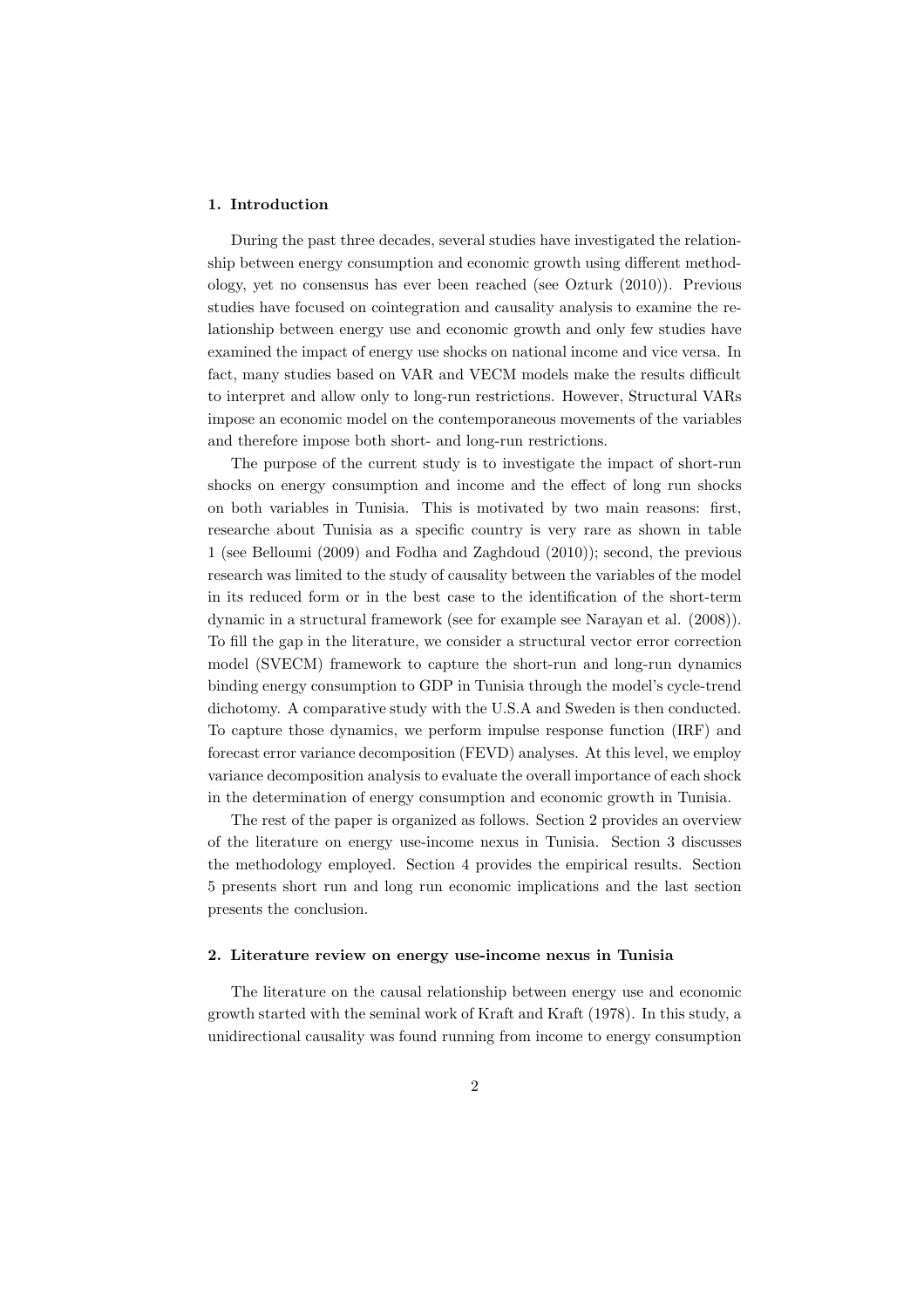in the United States. Empirical studies were later extended to cover many other countries. However, the number of papers that have examined causality between energy use and GDP in Tunisia is small.

The empirical literature on Tunisia can be viewed in two different ways: as a specific country or among a multi-country studies (see table 1). First, we begin by surveying studies in which Tunisia is a specific country. Belloumi (2009) investigated the causal relationship between energy consumption and economic growth during the period 1971-2004. He found a long-run bidirectional causal relationship and a short-run causality running from energy consumption to GDP in Tunisia based on the VEC model. Fodha and Zaghdoud (2010) investigated the relationship between economic growth and two pollutants (SO2 and CO2) over the period 1961-2004 using time series data and cointegration analysis. They found a long-run relationship between the per capita emissions of two pollutants (per capita Sulfur dioxide (SO2) and per capita Carbon dioxide (CO2)) and per capita income.

Second, we review other studies in which Tunisia is among a multi-country panel. Wolde-Rufael (2005) investigated the long-run causality relationship between per capita energy use and per capita income for 19 countries during 1971-2001, using the cointegration technique proposed by Pesaran et al. (2001) and also the causality test proposed by Toda and Yamamoto (1995). He found that energy consumption and GDP are neutral to each other in Tunisia. Wolde-Rufael (2006) investigated the long-run and causal relationship between real GDP per capita and electricity per capita consumption in 17 African countries for the period 1971-2001 using the cointegration test proposed by Pesaran et al. (2001) and the Toda and Yamamoto (1995) causality test. He found unidirectional causality running from electricity consumption to economic growth in Tunisia but no long-run relationship between these series. In 2009, the same author has re-examined the causal relationship between economic growth and energy consumption in seventeen African countries for the period 1971-2004 using a multivariate framework by including labor and capital as additional variables. For Tunisia, he found a unidirectional causality running from energy consumption to economic growth. Sari and Soytas (2007) examined the relationship between economic growth and energy in six African countries using the generalized variance decompositions and generalized impulse response techniques for the 1971-2002 period. They found that neutrality of energy does not seem to hold.

Ozturk et al. (2010) analyzed the causal relationship between energy consumption and economic growth for 51 countries from 1971 to 2005 using a panel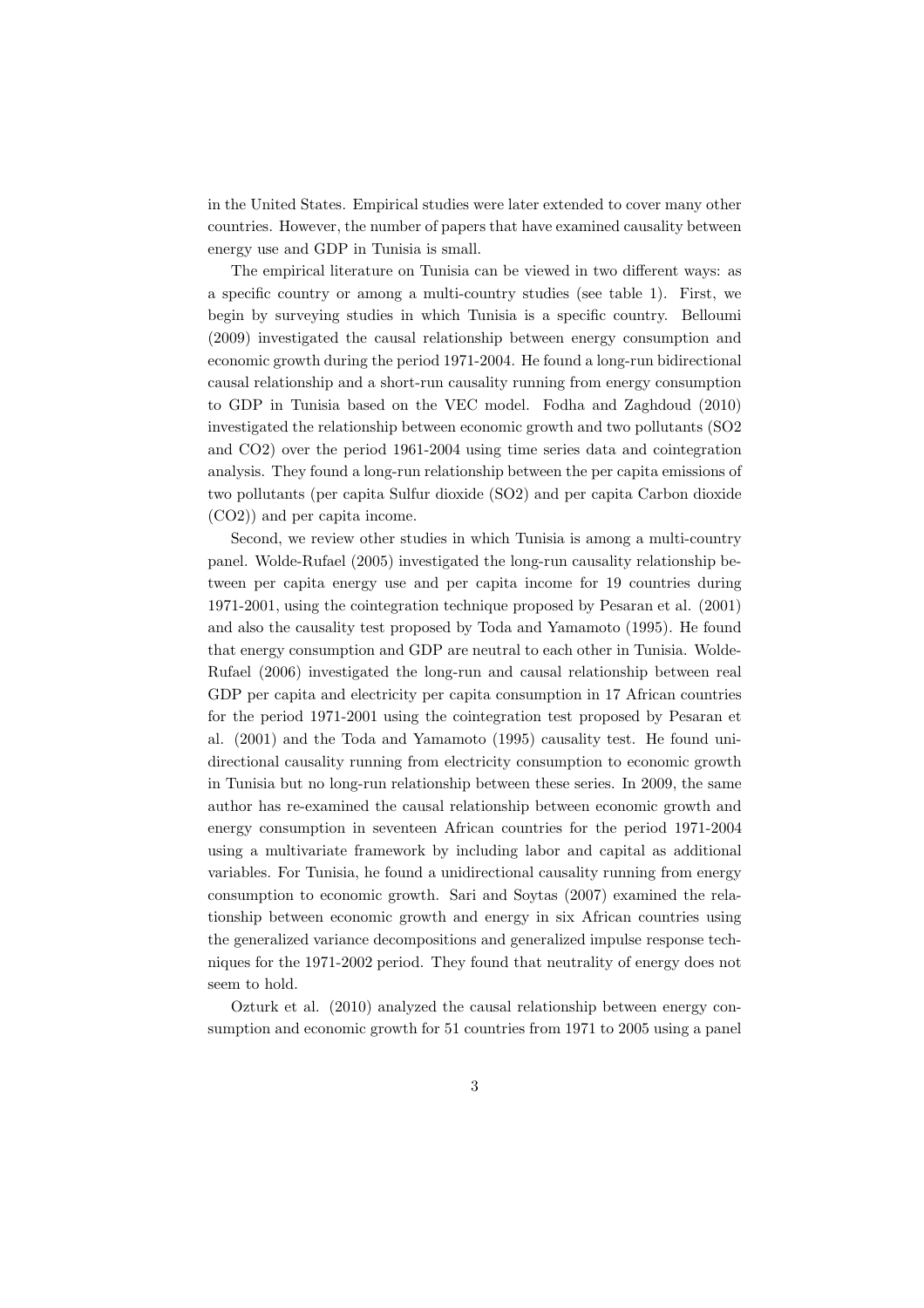cointegration and causality analysis. These countries are divided into three groups: low income, lower middle income and upper middle income countries. The test results indicate that there is cointegration between energy consumption and real GDP for all three income groups. In addition, they found a long-run causality running from GDP to energy consumption for low income countries and a bidirectional causality for middle income countries. Eggoh et al (2011) explore the relationship between energy consumption, economic growth and auxiliary variables (consumer price index, total labor force and real gross fixed capital formation) for 21 African countries during the period 1870-2006. They used the Westerland (2006, 2007) panel cointegration and panel causality tests and found a long-run equilibrium relationship between real GDP, energy consumption, consumer price index, labor and capital). Recently, Arouri et al. (2012) explored the relationship between CO2 emissions, energy consumption and real income for 12 MENA countries over the period 1981-2005. They implemented recent bootstrap unit root tests and the panel cointegration technique and found a significant long-run impact of energy consumption on CO2 emissions while income exhibits a quadratic relationship with CO2 emissions.

Table 1: Summary of empirical studies on energy use-GDP nexus for Tunisia.

| $_{\rm Authors}$                      | Period       | Methodology                        | Country causality                                   |  |  |  |  |
|---------------------------------------|--------------|------------------------------------|-----------------------------------------------------|--|--|--|--|
| Tunisia as a specific-country studies |              |                                    |                                                     |  |  |  |  |
| Belloumi (2009)                       | 1971-2004    | Causality, VECM                    | $EC \leftarrow--Y$ (long-run)                       |  |  |  |  |
| Fodha and Zaghdoud (2009)             | 1961-2004    | Cointegration and Granger          | CO2, $SO2 \rightarrow Y$                            |  |  |  |  |
|                                       |              | Causality                          | $(long-run)$                                        |  |  |  |  |
| Tunisia among multi-country studies   |              |                                    |                                                     |  |  |  |  |
| Wolde-Rufael (2005)                   | 1971-2001    | Pesaran et al's cointegration test | $EC-Y$                                              |  |  |  |  |
|                                       |              | Toda-Yamamoto's Granger            |                                                     |  |  |  |  |
|                                       |              | causality                          |                                                     |  |  |  |  |
| Wolde-Rufael (2006)                   | 1971-2001    | Pesaran et al's cointegration test | $ELC \rightarrow Y$                                 |  |  |  |  |
|                                       |              | Toda-Yamamoto's Granger            |                                                     |  |  |  |  |
|                                       |              | causality                          |                                                     |  |  |  |  |
| Wolde-Rufael (2009)                   | 1971-2004    | Variance decomposition             | $EC \rightarrow Y$                                  |  |  |  |  |
|                                       |              | Toda-Yamamoto's Granger            |                                                     |  |  |  |  |
|                                       |              | causality                          |                                                     |  |  |  |  |
| Ozturk et al. $(2010)$                | 1971 to 2005 | Panel cointegration and causality  | $EC \leftarrow \leftarrow \rightarrow Y$            |  |  |  |  |
|                                       |              | analysis                           |                                                     |  |  |  |  |
| Eggoh et al. $(2011)$                 | 1970-2006    | Westerland's panel cointegration   | $EC \leftarrow \leftarrow \rightarrow Y$ (long-run) |  |  |  |  |
|                                       |              | Panel cointegration                |                                                     |  |  |  |  |
| Arouri et al. (2012)                  | 1981-2005    | Boostrap unit root test            | $EC \rightarrow CO2$ emissions                      |  |  |  |  |
|                                       |              | Panel cointegration                | $Y^2 \longrightarrow CO2$ emissions                 |  |  |  |  |

Note: →, ←→ and – represent, respectively, unidirections causality, bidirectional causality and no causality. Abbreviations are defined as follows:  $EC =$  energy consumption,  $Y = GDP$ ,  $ELC =$  electricity consumption.

# 3. Methodology

Our paper aims at exploring the dynamic relationship between energy consumption and GDP in Tunisia using a multivariate framework. Most studies which used the VAR (Vector auto-regressive) model to examine this relationship are limited to the study of causality between the variables of the model in its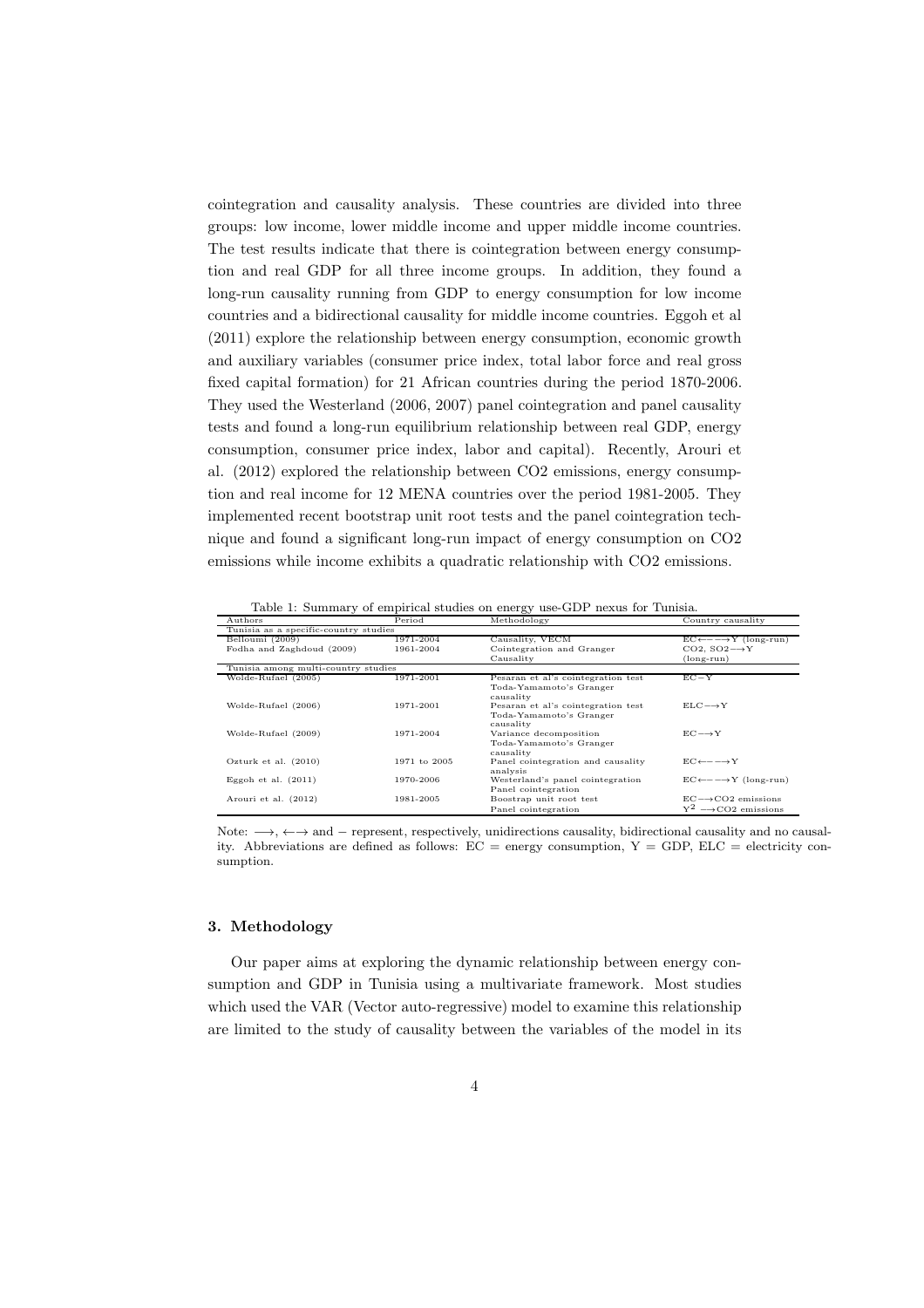reduced form, or in the best case to the identification of the short run dynamics in a structural framework<sup>1</sup>. We propose to capture both the short run and the long run dynamics binding energy consumption to GDP using a SVECM. We believe that this issue should be treated with great sensitivity and interest than simply infering the direction of causality between variables wich is certainly a very useful issue but remain insufficient to understand the mechanisms linking these two variables . It is also worth noting that the fact to settle for the reduced form of a multivariate model and draw conclusions from it may distort economic analysis and lead to misleading interpretations.

# 3.1. SVAR approach

The SVAR (structural vector autoregressive) approach , which was designed to overcome the limitations and difficulties encountered by standard VAR models, seeks to specify an economically interpretable framework . It consists in tracing the transmission of an impulse of an economic policy to the economy and thus allows for predicting the model variables studied on the basis of a given change in this policy<sup>2</sup>.

This methodology owes its emergence and its growth to the contribution of the pioneering work of Sims (1986), Bernanke (1986) and Blanchard and Watson (1986). The main common feature of these approaches is the attempt to establish instantaneous relationships between macroeconomic variables within a theoretical and a structural framework<sup>3</sup>. The idea on which the authors designed the SVAR approach is to try to isolate or identify a series of independent shocks through a number of identifying restrictions based on economic fundamentals. The attempt to identify these shocks goes back to the fact that they are considered as the ultimate source of stochastic variations of the endogenous variables in a VAR model<sup>4</sup>. The identifying restrictions are called short run restrictions insofar as they express the absence of instantaneous responses of some series to some structural impulses. The second alternative to identify SVAR models, proposed by Shapiro and Watson (1988) and Blanchard and Quah (1989), consists in imposing identifying restrictions on the long run dynamic multipliers of

<sup>1</sup>The main uses of VAR processes lie at the study of causality between variables, the forecast error variance decomposition and the analysis of the impulse response function.

<sup>2</sup>Structural VAR methodology is commonly used in two major areas of research: the interpretation of business cycle fluctuations of macroeconomic variables and the identification of effects and transmission mechanisms of economic policies.

<sup>3</sup>With regard to standard VAR models, however, these correlations are captured by the variance-covariance matrix of canonical innovations.

<sup>&</sup>lt;sup>4</sup>Add to this first motivation the fact that it is necessary to preserve the model in its structural form to ensure the independence of shocks.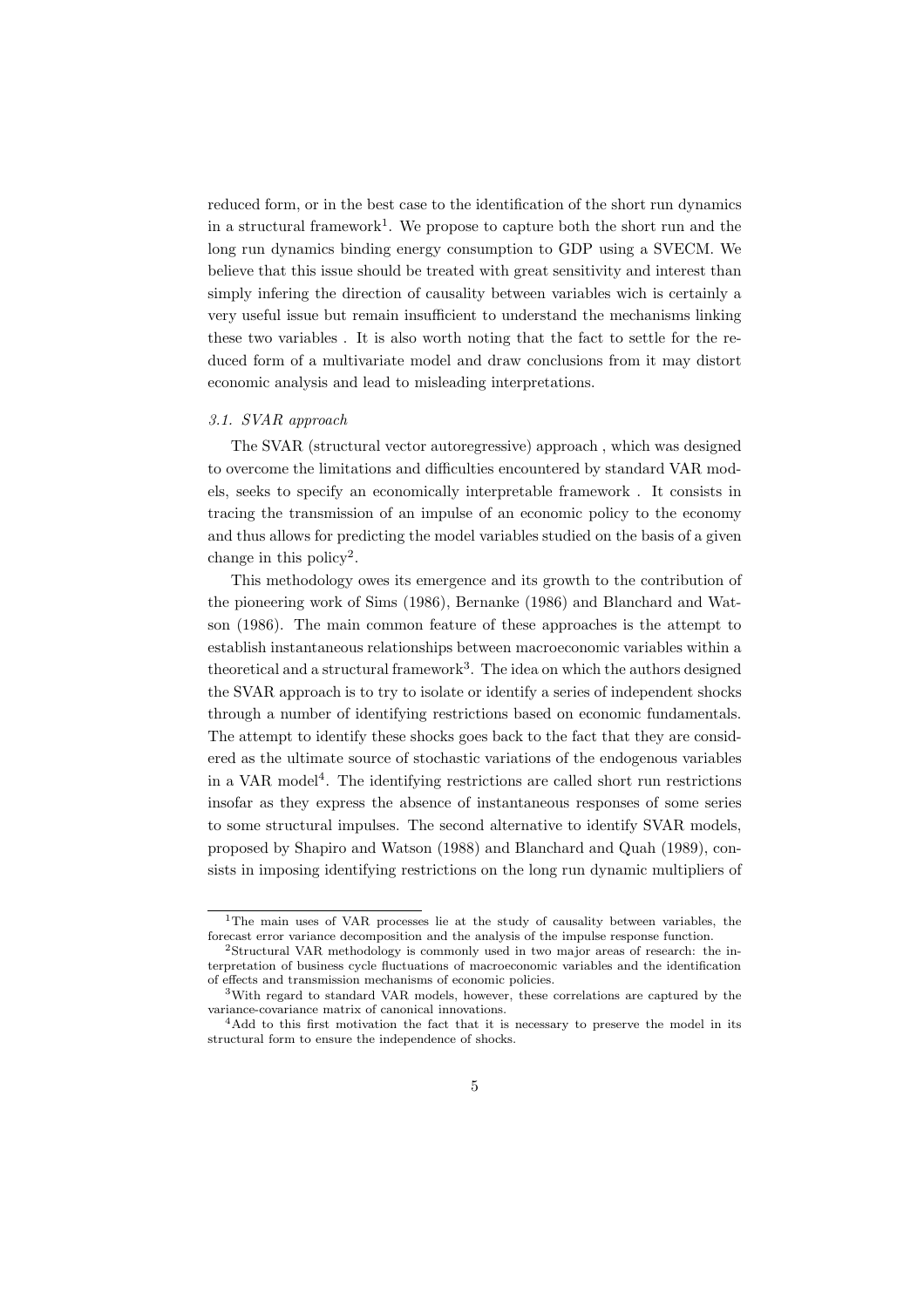structural shocks. Indeed, long run restrictions act to express the absence of effect of some persistent structural impulses on some components of the system. The fact that the impact of these impulses spread over a long period implies nonstationarity of one or more variables in the model, since the shocks continue to accumulate over time due to their permanent nature.

The structural model is given as follows:

$$
B_0 Y_t = \sum_{i=1}^p B_i Y_{t-i} + w_t \tag{1}
$$

where  $B_0$  denotes a  $(N \times N)$  matrix with terms equal to unity on the main diagonal and which represents relations of simultaneity between the N variables constituting  $Y_t$ , the vector  $w_t = (w_{1t} \dots w_{Nt})'$  contains the N structural innovations and square matrices  $B_i$ , for  $i = 1, \ldots, p$ , contain the structural parameters of the model.

The reduced form of this model is given by:

$$
Y_t = \sum_{i=1}^p B_0^{-1} B_i Y_{t-i} + B_0^{-1} w_t \tag{2}
$$

$$
= \sum_{i=1}^{p} A_i Y_{t-i} + \varepsilon_t \tag{3}
$$

The vector  $\varepsilon_t = (\varepsilon_{1t} \dots \varepsilon_{Nt})'$  contains the N non-systematic influences, also called canonical innovations, associated with the variables of the model. Square matrices  $A_i$ , for  $i = 1, \ldots, p$ , contain the model parameters related to the vectors  $Y_{t-i}$  for a lag order p. The variance-covariance matrix  $\Sigma_{\varepsilon}$  is an  $(N \times N)$  symmetric matrix describing the structure of interdependence of canonical stochastic innovations  $\varepsilon_t$ .

The structural VAR representation is derived from the canonical representation VAR assuming that the vector of canonical innovations  $\varepsilon_t$  is a linear combination of structural innovations  $w_t$  of the same date:

$$
\varepsilon_t = B_0^{-1} w_t \tag{4}
$$

The main problem with the issue of identification of a structural VAR model is the determination of the matrix  $B_0$ . It is precisely this unknown matrix  $B_0$ which assumes that we should first pass through the estimation of the reduced form of the VAR to calculate the structural form. To facilitate the identification of the parameters of  $B_0^{-1}$  (or  $B_0$ ) we generally assume the normalization of the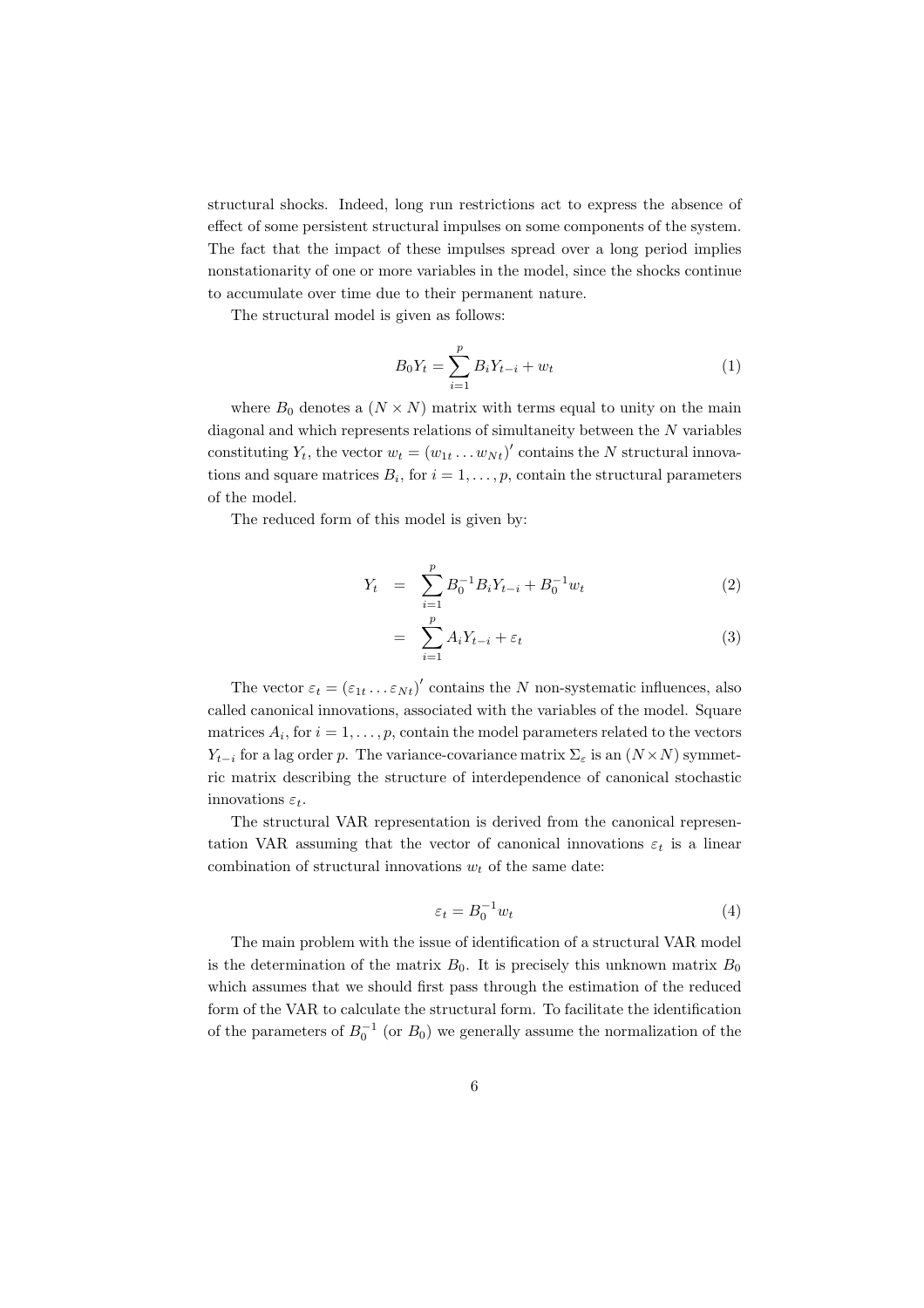variance of the structural form innovations  $v(w) = \Omega = I$ . Consequently, we have  $\Sigma_{\varepsilon} = B_0^{-1} (B_0^{-1})'$  or  $B_0 \Sigma_{\varepsilon} B_0' = \Omega = I$ . This last condition mainly implies that structural innovations  $w_t$  are uncorrelated and that their variances are equal to unity. It also provides information about the number of restrictions needed to determine  $B_0$  and to identify the structural form. Indeed, given the symmetry of the variance-covariance matrix  $\Sigma_{\varepsilon}$ ,  $\frac{N(N+1)}{2}$  $\frac{v+1}{2}$  restrictions are provided by the model. However,  $B_0$  contains  $N^2$  unknown elements, we need therefore at least  $\frac{N(N-1)}{2}$  restrictions to identify the structural form. In other words, if we consider that the number of structural parameters is  $(p+1)N^2$ and that the number of estimated parameters of the reduced VAR is  $pN^2$  −  $N(N+1)$  $\frac{N(N-1)}{2}$ , we should obviously impose at least  $\frac{N(N-1)}{2}$  restrictions. In the case of a bivariate model like ours  $(N = 2)$ , we need  $\frac{N(\tilde{N}-1)}{2} = 1$  additional identifying restriction.

# 3.2. Cointegration

The above two approaches for the identification and calculation of structural parameters assume that the VMA (Vector Moving Average) representation of the VAR model in question exists. Insofar as the existence of the VMA representation is conditioned by the stationarity of the VAR process considered, these approaches were applied to stationary patterns in level or in difference. Indeed, when the vector  $Y_t$  grouping the variables of the model contains components  $I(1)^5$ , VMA representation of  $Y_t$  can only exist after having differentiated the non-stationary series. This solution is plausible if the econometric tests reveal an absence of cointegration relationships between variables. However, it loses its legitimacy if it turns out that at least one linear combination between the components  $I(1)$  of  $Y_t$  is stationary. This finding is all the more confirmed when we consider that the differentiation of non-stationary variables mask their long-term properties of particular interest. In addition, the Granger representation theorem tells us that in the presence of cointegration, VECM model should be specified. Add to this, are not the cointegration relationships in themselves restrictions on the dynamic relations of long run equilibrium for identifying permanent components of the model?

VECM representation of a VAR model is an intermediate representation between the VAR model in level, where all series are assumed stationary, and VAR model in first differences characterized by the absence of cointegration.

 $5a$  series is integrated of order d, denoted  $I(d)$ , if we must differentiate it d times to make it stationary. A stationary series is described as  $I(0)$ .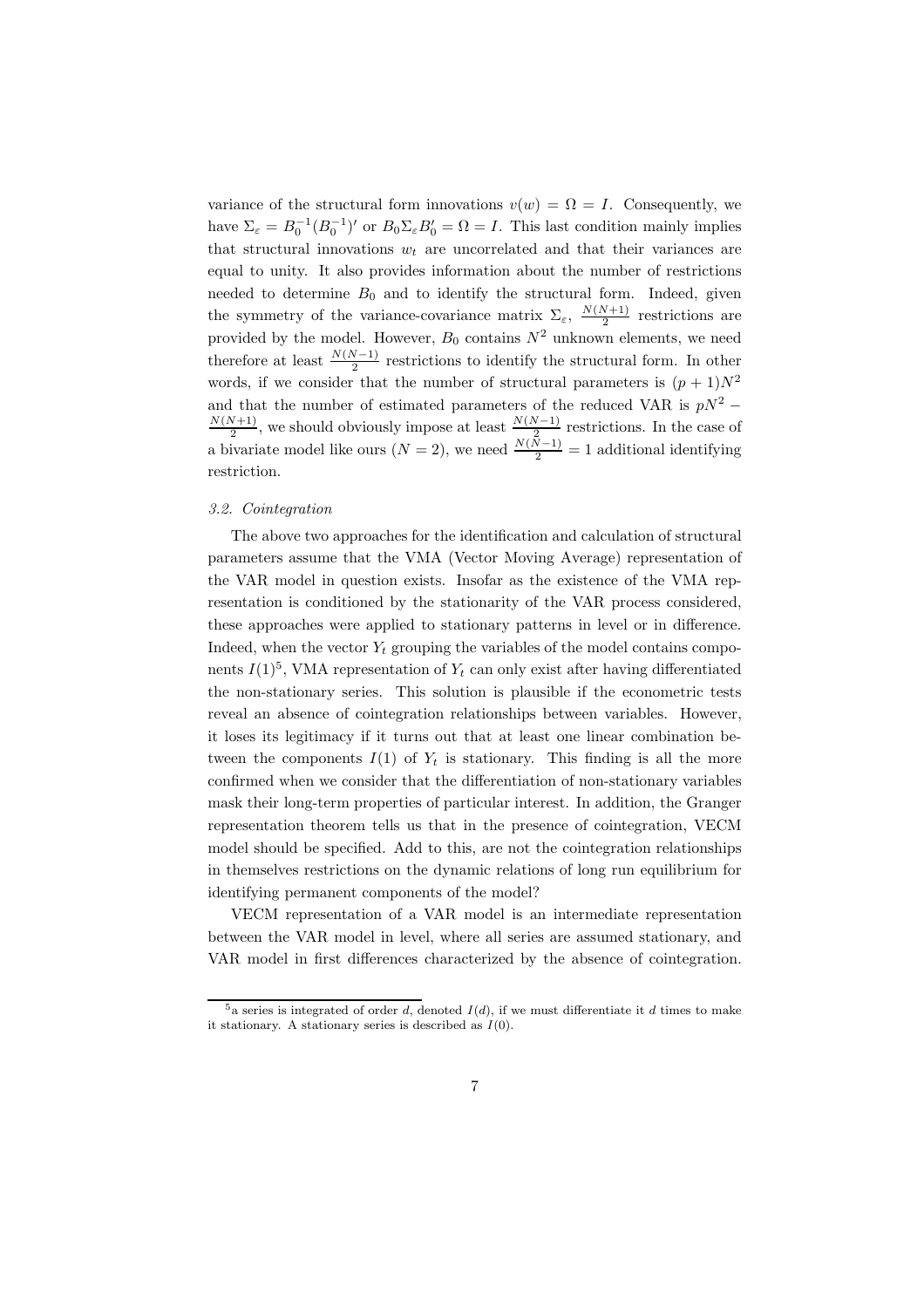Economically, the usefulness of the VECM lies in its flexibility in modeling several phenomena especially as looking for and achieving economic equilibrium are often hampered by several factors<sup>6</sup>. Incorporating both short run and long run evolutions of variables, the VECM therefore is a dynamic representation for modeling adjustments that lead to a of long run equilibrium situation.

Cointegration theory introduced by Granger (1981, 1983), Granger and Weiss (1983) and Engle and Granger (1987), aims at analyzing the links between the non-stationary components of several series. This theory is based on the existence of some linear combinations of elements of a non-stationary vector which are integrated of a strictly smaller order<sup>7</sup>.

Two series  $y_{1t}$  and  $y_{2t}$  are called cointegrated of order  $(d, b)$ , denoted  $CI(d, b)$ for  $0 < b < d$ , if: i)  $y_{1t}$  and  $y_{2t}$  are individually  $I(d)$  and ii) there exists a vector  $\beta' = (\beta_1, \beta_2) \neq 0$  such that  $z_t = \beta_1 y_{1t} + \beta_2 y_{2t} \circ I(d-b)$ , where  $\beta' = (\beta_1, \beta_2)$ is called the cointedrating vector. In practice, the most frequent case studied in the econometric literature corresponds to  $d = b = 1$ . In this case, two series integrated of order one  $I(1)$  are said to be cointegrated if there exists a stationary linear combination  $(I(0))$  of these two series<sup>8</sup>.

Let the reduced VAR representation described by (2), if we assume that the number of series constituting  $Y_t$  is  $N = 2$  and that these two series are  $I(1)$  and are cointegrated, then we can rewrite (2) as a VECM:

$$
\Delta Y_t = \alpha z_{t-1} + \sum_{i=1}^{p-1} \Gamma_i \Delta Y_{t-i} + \varepsilon_t \tag{5}
$$

$$
= \alpha \beta' Y_{t-1} + \sum_{i=1}^{p-1} \Gamma_i \Delta Y_{t-i} + \varepsilon_t \tag{6}
$$

$$
= \Pi Y_{t-1} + \sum_{i=1}^{p-1} \Gamma_i \Delta Y_{t-i} + \varepsilon_t \tag{7}
$$

where  $\Delta$  is the first difference operator,  $\Gamma_i = -(A_{i+1} + \ldots + A_n)$  for  $i =$ 

 $6$ These factors include incomplete information and the presence of adjustment costs which are subject to economic operators and traders on the one hand, and the existence of internal and external shocks, on the other hand.

<sup>7</sup> In other words, cointegration states that the eventual existence of linear combinations between series  $I(d)$  ( $d > 0$ ) of order strictly less than d reflects the fact that their nonstationary components are compensated in some way.

<sup>&</sup>lt;sup>8</sup>The underlying reasoning on which this theory is based is that the evolution of series  $y_{1t}$ and  $y_{2t}$  can be divergent in the short-term because they are both non-stationary, but they can grow together in the long term. It is then said that there is a long run stability relationship called cointegration.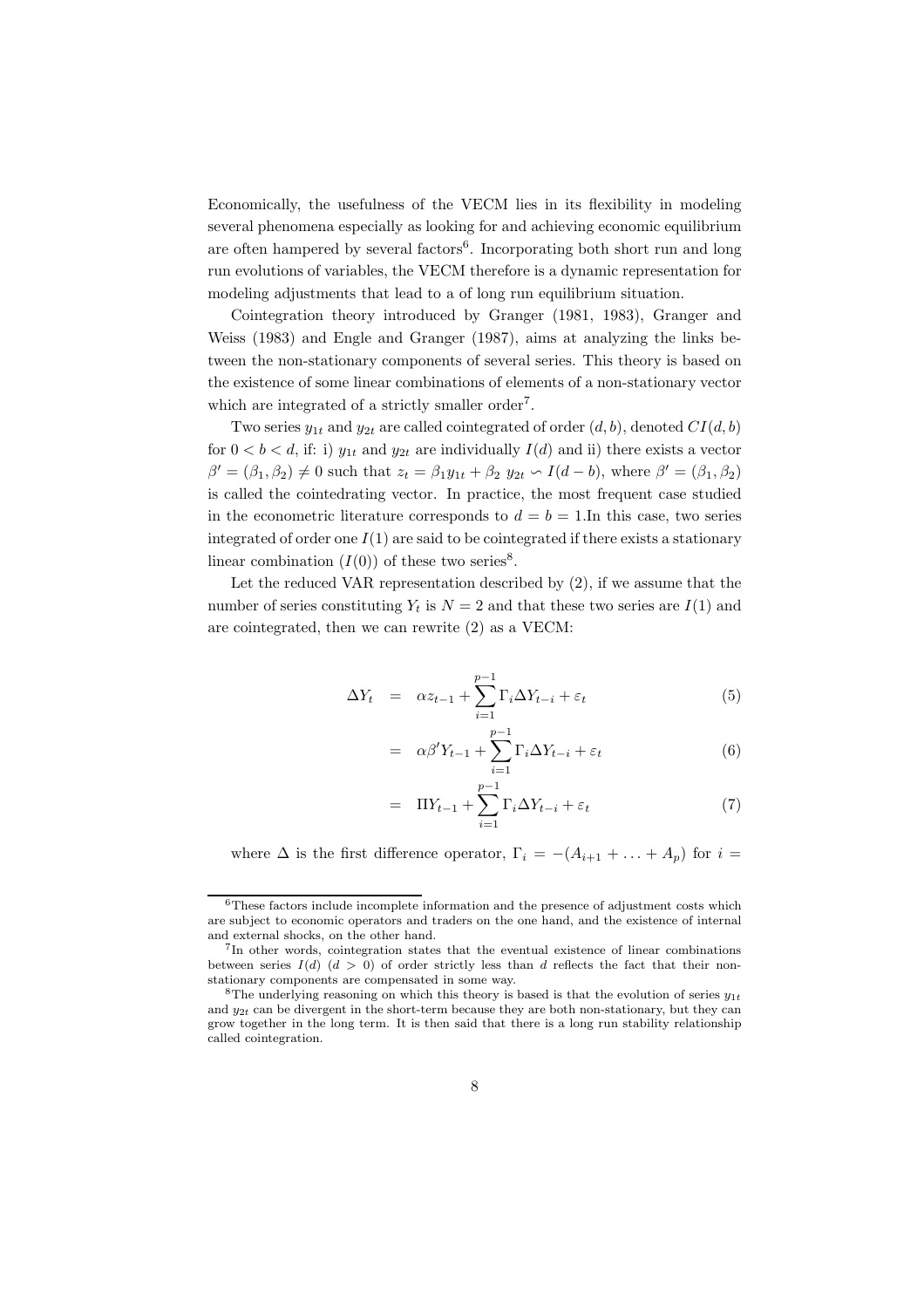$1, \ldots, p-1$ , the rank of  $\Pi = -(I_N - A_1 - \ldots - A_p)$  is equal to  $r < 2$  (which amounts to considering that  $r = 1$  since the two series are cointegrated), 3b1 (the weight matrix) and  $3b2$  (matrix of cointegration) are of dimension  $(2, 1)$ and rank equal to  $r = 1$ .

# 3.3. An alternative representation of a cointegrated system

Taking into account the cointegration relationships in the analysis is not a systematic procedure and may expose the modeler to additional difficulties. These difficulties arise when it comes to reversing the VECM in order to achieve a VMA representation of both reduced and structural form of the model necessary for studying the IRF (impulse response fonction) and the FEVD (forecast error variance decomposition). The VECM inversion procedure was the subject of several studies in the econometric literature, including those of King, Plosser, Stock and Watson (1987), Stock and Watson (1988), King et al. (1987, 1991), Warne (1991, 1993), Lütkepohl and Reimers (1992) and Johanson  $(1995)^9$ .

The second alternative representation of a cointegrated system is the common trend representation. This representation amounts to considering that if the rank of cointegration of the vector  $Y_t \text{ ∼ } CI(1.1)$  is r (equal to 1 for  $N = 2$ ), then this implies that r stochastic trends are eliminated and that  $k = N - r$ trends only remain and which become common to the  $N$  components of  $Y_t$ . The idea is that the long-term co-movement of cointegrated series is governed by a common trend, which implies reducing the number of stochastic trends.

According to the Granger representation theorem, the equation of the VECM given by  $(6)^{10}$ can be written as follows:

$$
Y_t = \Xi \sum_{i=1}^t \varepsilon_i + \Xi^*(L)\varepsilon_t + Y_0^*
$$
\n(8)

where  $\Xi = \beta_{\perp}$  $\overline{1}$  $\alpha'_{\perp}$  $\sqrt{ }$  $I_N - \sum_{ }^{p-1}$  $\sum_{i=1}$   $\Gamma_i$  $\overline{ }$  $\beta_\perp$  $1^{-1}$  $\alpha'_{\perp}{}^{11}, \ \Xi^*(L)\varepsilon_t = \sum_{j=0}^{\infty} \Xi_j^* \varepsilon_{t-j}$  is the stationary component of  $Y_t^{\iota-1} Y_0^*$  contains initial values of the series.

<sup>9</sup>These studies have used an alternative representation of a cointegrated system derived from the Granger representation theorem to perform the VECM inversion procedure.  $10$  respecting the following conditions:

a) The number of unit root of non-stationary series is exactly equal to  $N - r$ .

b)  $\alpha$  and  $\beta$  are  $(N, r)$  matrices and  $rank(\alpha) = rank(\beta) = r$ .<br><sup>11</sup>Let  $P_{\beta} = \beta(\beta'\beta)^{-1}\beta'$  the projector on the cointegrating space which is of dimension r and  $P_{\beta_{\perp}} = \beta_{\perp} (\beta'_{\perp} \beta_{\perp})^{-1} \beta'_{\perp}$  the projector on the orthogonal space to the cointegrating space, of dimension k, such as  $\beta' \overline{\beta_{\perp}} = 0$  and  $P_{\beta} + P_{\beta_{\perp}} = I_N$ .

where  $\beta_{\perp}$ , of dimension  $(N, k)$ , is a basis of  $k \over k$  vectors orthogonal to  $\beta$ .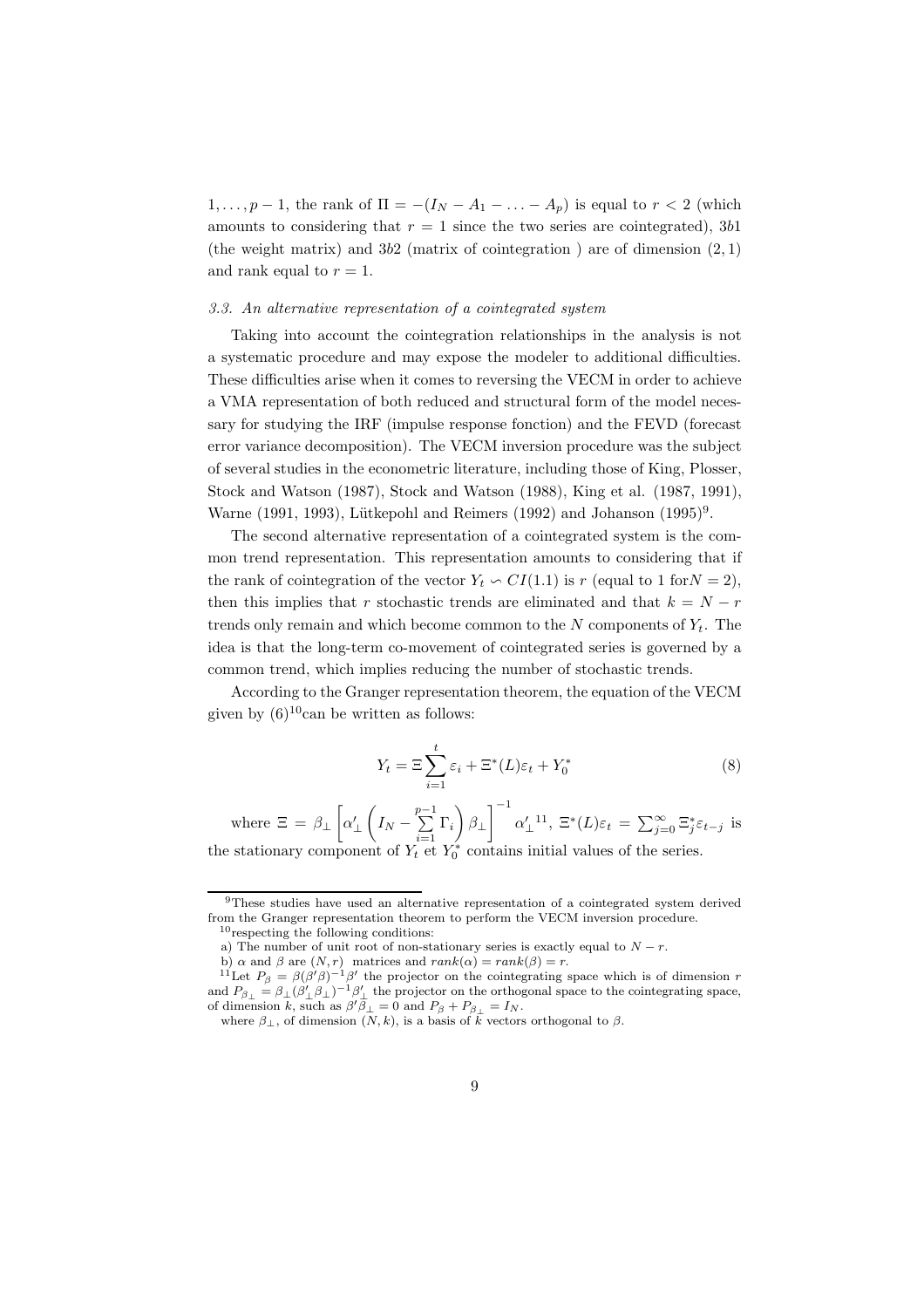This representation is a multivariate version of the Beveridge-Nelson decomposition of  $Y_t$ . This decomposition is interesting because it breaks down the process  $Y_t$  into two parts  $I(1)$  and  $I(0)$ . Thus,  $Y_t$  is governed by  $k = N - r$ components  $I(1)$  represented by  $\sum_{n=1}^{\infty}$  $\sum_{i=1} \varepsilon_i^{12}$  and r components  $I(0)$  represented by  $\Xi^*(L)\varepsilon_t = \sum_{j=0}^{\infty} \Xi_j^* \varepsilon_{t-j}^{13}$ . The first k non-stationary components of  $Y_t$ , also called common trends, drive the system in its long run trajectory. The  $r$  transitory components that remain describe the short run behavior of the process. Then, if the N structural innovations  $w_t$  deduced from the expression (3) are identified, we may consider that only r of them would have short-term effects. Thus, substituting equation (3), describing the vector of canonical innovations  $\varepsilon_t$  as a linear combination of structural innovations  $w_t$  of the same date, in the expression of common trends gives  $\Xi B_0^{-1} \sum_{ }^t$  $\sum_{i=1}^{\infty} w_i$ . The long run impacts of structural innovations are given by the matrix  $\Xi B_0^{-1}$ . The fact that the rank of the matrix  $\Xi B_0^{-1}$  is equal to  $N-r$  implies that it contains at most r columns of zeros. This amounts to considering that among the structural innovations of the model, only  $r$  innovations should have short run effects and the rest of them  $(k = N - r)$  are expected to have long run effects.

Given the aforementioned information and the fact that the just identification of a structural model requires the imposition of  $\frac{1}{2}N(N-1)$  additional restrictions, then we will need  $\frac{1}{2}r(r-1)$  restrictions to identify transitory shocks and  $\frac{1}{2}k(k-1)$  restrictions to identify permanent shocks. Identifying structural innovations associated with SVECM therefore requires a total number of restrictions equal to  $\frac{1}{2}r(r-1) + \frac{1}{2}k(k-1) = \frac{1}{2}N(N-1) - rk$ . The fewer restrictions compared to a SVAR model is due to the fact that in the framework of a SVECM cointegration properties of the variables lead to long-term restrictions provided by the data. This finding is all the more confirmed when considering the case of a bivariate model with one cointegrating relation  $(r = 1)$ , where the identification of short run and long run shocks occurs without recourse to additional restrictions . It is sufficient in this case to allow the first shock to have a permanent impact and the second one to have a transitory impact or vice versa.

<sup>&</sup>lt;sup>12</sup>The non-stationary component of  $Y_t$  consists of N random walks multiplied by the matrix  $\Xi$  of rank  $k = N - r$  capturing the long run effects.

<sup>&</sup>lt;sup>13</sup>Stationarity of the r transitory components of  $Y_t$  implies absolute summability of matrices  $\Xi_j^*$  capturing the short run impact of shocks. This amounts to considering that these matrices converge to zero as j tends to  $\infty$ .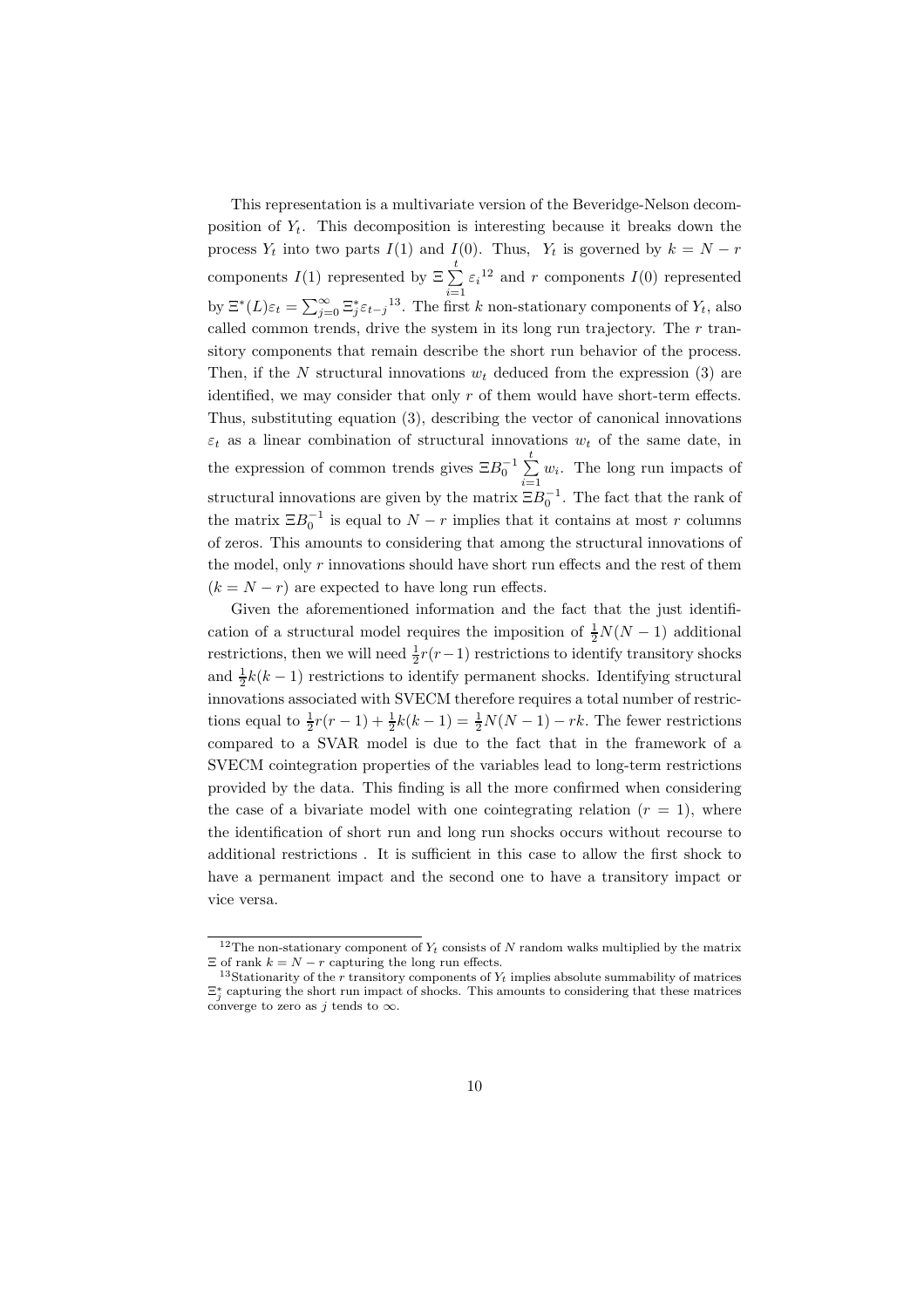the scenario to be adapted in our paper to study the dynamic relationship between energy consumption and GDP in Tunisia is the one that allows the second shock to have a permanent effect on the variables of the model and the first one to have just a transitory impact. Restrictions will therefore take the following form:

$$
\Xi B_0^{-1} = \begin{bmatrix} 0 & * \\ 0 & * \end{bmatrix} \text{ and } B_0^{-1} = \begin{bmatrix} * & * \\ * & * \end{bmatrix} \tag{9}
$$

#### 4. Data and results

The model adapted in our paper is a bivariate model containing energy consumption and GDP in Tunisia. Series of energy consumption (kg oil equivalent) and GDP per capita (constant 2000 U.S. \$) are obtained from the World Bank. The data are annual and spread over the period 1971-2009.

Performing the usual unit root tests (Augmented Dickey-Fuller (ADF) and Phillips Perron (PP)), we conclude that the logarithms of energy consumption  $(ene_t)$  and GDP per capita  $(gdp_t)$  are individually  $I(1)$  (see Table 1). In addition, the two series appear to exhibit an upward trend and move together in the same direction (see Figure 1). Then we suspect the eventual existence of a cointegrating relation between the two series. To test the eventual existence of cointegration, two approaches can be applied: Engle and Granger's approach (1987) and Johansen's approach (1988). Despite its simplicity of application, Engle and Granger's (1987) procedure suffers from a number of shortcomings. Indeed, in addition to the fact that it is only applicable on bivariate models, the estimated cointegrating relation suffers from a small sample bias<sup>14</sup>. Then we will use in our study the second multivariate approach of Johansen (1988) which is more general and robust. The application of the procedure of Johansen (1988) is intrinsically linked to the type of specification that we want to test depending on whether the cointegrating relation and VECM contain or not a constant and/or a trend. This choice has a direct influence on the Likelihood ratio tests (the trace statistic test and the maximum eigenvalue statistic test<sup>15</sup>)

<sup>&</sup>lt;sup>14</sup>The Monte Carlo simulations performed by Banerjee et al. (1986) and Stock (1987) have focused on this type of shortcoming of Engle and Granger's (1987) approach.

<sup>&</sup>lt;sup>15</sup>- the trace statistic test allows to test the body of the following hypotheses: the null hypothesis reflects the existence of at most r cointegrating relations,  $H_0 : rank(\Pi) \leq r$ , against the alternative hypothesis  $H_1 : rank(\Pi) \succ r$ .

<sup>-</sup> the maximum eigenvalue statistic test allows to test the existence of r cointegrating relations,  $H_0$ :  $rank(\Pi) = r$ , against the alternative hypothesis of  $r + 1$  relations,  $H_1 : rank(\Pi) = r + 1.$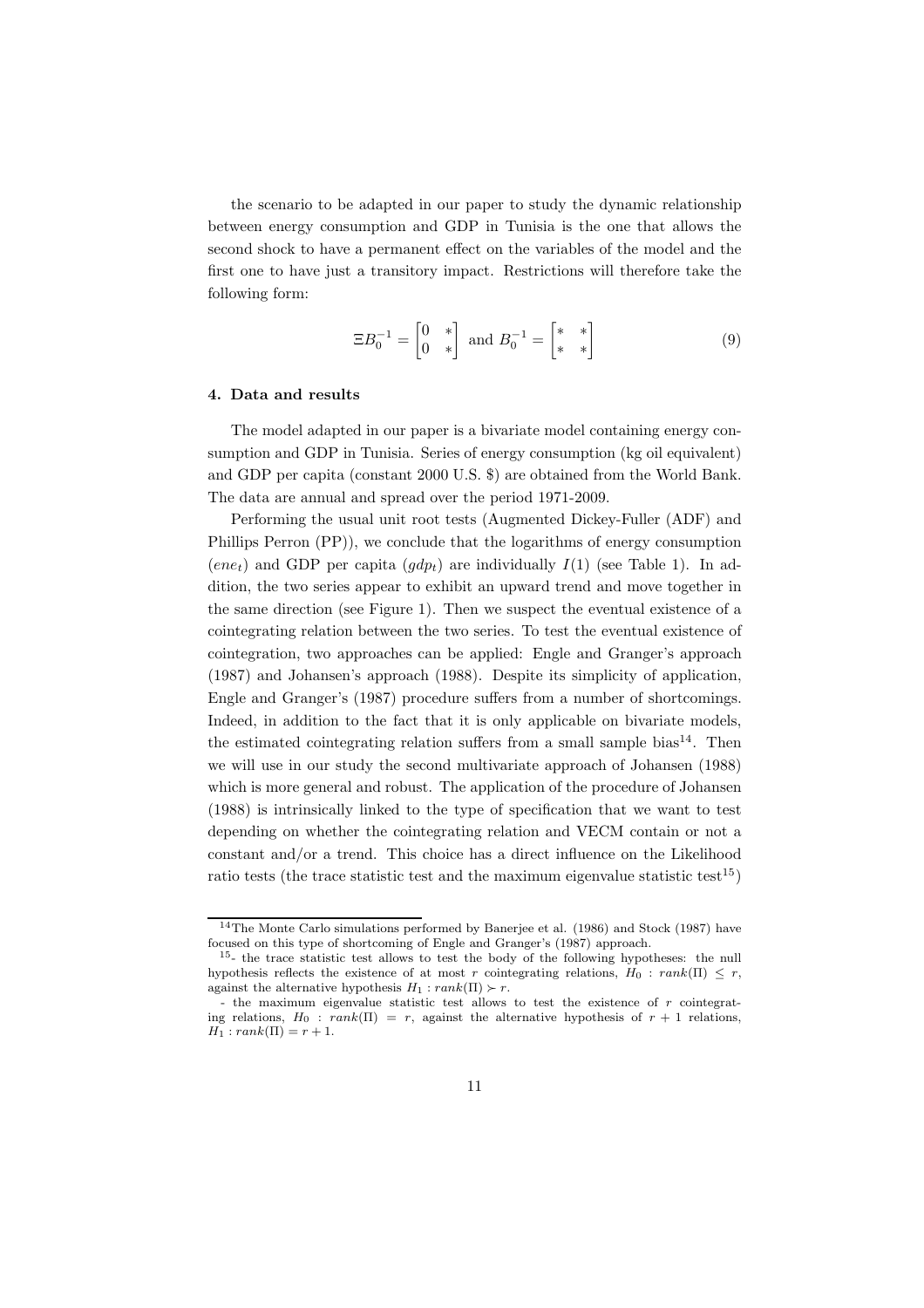

Figure 1: Evolution of logarithms of energy consumption and logarithms of GDP in TUNISIA over the periode 1971-2009.

and the critical values derived from these tests<sup>16</sup>.

The specification employed in our model is the one that assumes the absence of a trend in the cointegrating relation and the presence of a constant in the VECM. This choice is motivated by two reasons. The first one is an economic argument which assumes that in a situation of long-term equilibrium, the relationship between consumption and revenue has no trend. The second reason associated with the presence of a constant in the VECM is based on the fact that the logarithms of our two series seem to be characterized by a linear upward trend.

The results of the trace statistic test given by the Johansen procedure is summarized in Table 2. The calculated value of the trace statistic 16.152 is greater than the critical value 15.494 at 5% significance level (see table 3). We therefore reject the null hypothesis of no cointegration. However, we accept the null hypothesis that there is at most one cointegrating relation (3.013 < 3.841) at 5% significance level. We therefore conclude with the existence of one cointegrating relation between the logarithms of energy consumption and the logarithms of GDP per capita in Tunisia  $(r = 1)$ . It follows that the appropriate multivariate specification that should be used is the VECM. The lag order of our VECM is equal to 1. The choice of the order of the model is based on the AIC selection criterion.

 $16$  we will use in our study the trace statistic test which is much more used in the econometric literature.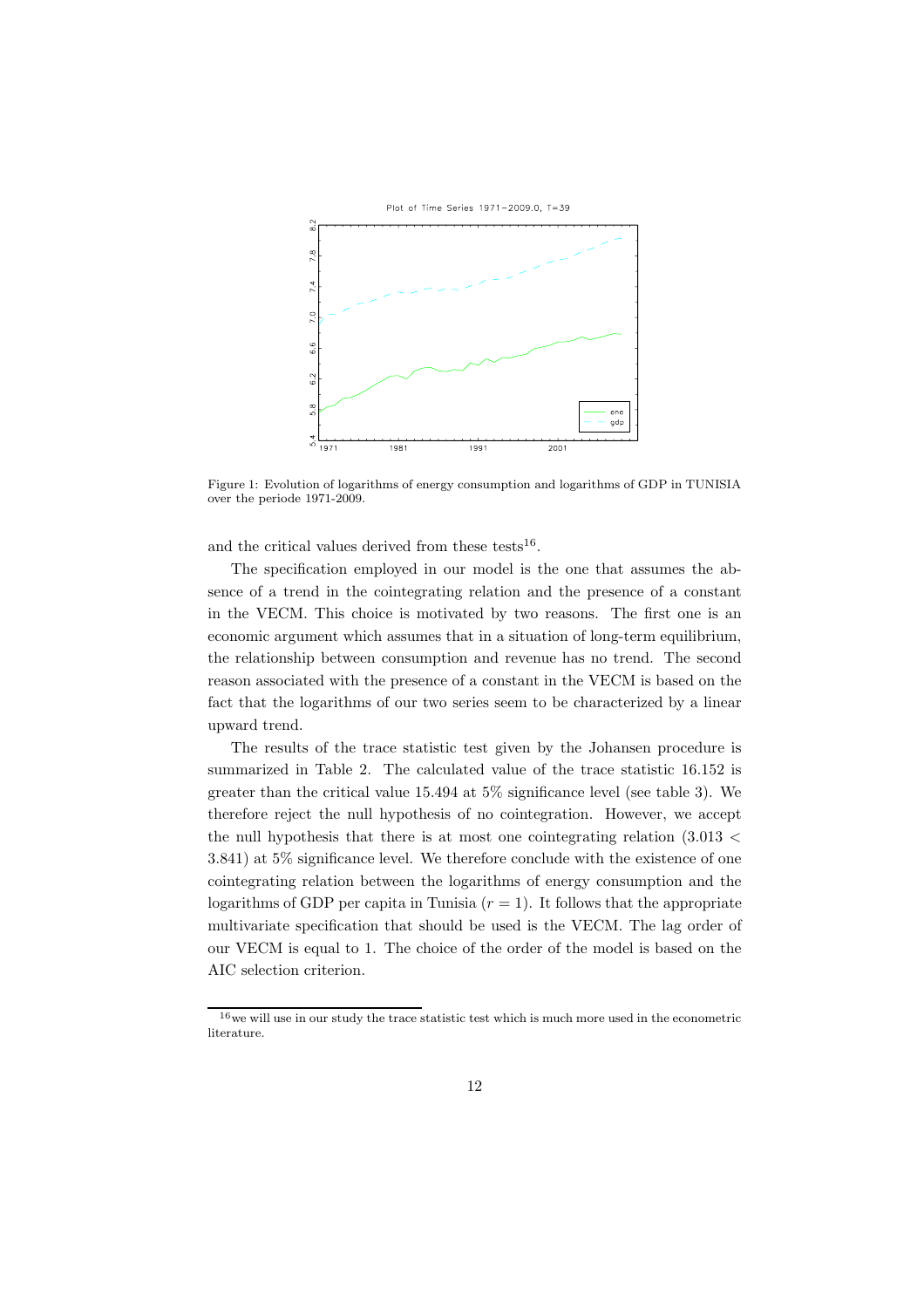Table 2: Results of ADF and PP tests

|                               | A DF     |                  | PP       |                  |
|-------------------------------|----------|------------------|----------|------------------|
| Variables                     | level    | First difference | level    | First difference |
| ene                           | $-2.352$ | $-8.353$         | $-3.268$ | $-8.280$         |
| GDP                           | $-0.524$ | $-9.110$         | $-0.512$ | $-8.659$         |
| $5\%$ critical value $-2.943$ |          | $-2.943$         | $-2.941$ | $-2.943$         |

Table 3: Johansen cointegration test

| Number of cointegrating<br>vector |       |        | Eigenvalue Trace statistic $5\%$ critical value Rank r |  |
|-----------------------------------|-------|--------|--------------------------------------------------------|--|
| none                              | 0.298 | 16.152 | 15.494                                                 |  |
| at most 1                         | 0.078 | 3.013  | 3.841                                                  |  |

The estimation results of the reduced form of our VECM is given by:

$$
\begin{bmatrix} e n e_t \\ g d p_t \end{bmatrix} = \begin{bmatrix} 0.355 \\ -0.031 \end{bmatrix} + \begin{bmatrix} -0.081 \\ 0.016 \end{bmatrix} \begin{bmatrix} 1.000 & -0.330 \end{bmatrix} \begin{bmatrix} e n e_{t-1} \\ g d p_{t-1} \end{bmatrix} + \begin{bmatrix} -0.346 & -0.077 \\ 0.059 & -0.224 \end{bmatrix} \begin{bmatrix} \Delta e n e_{t-1} \\ \Delta g d p_{t-1} \end{bmatrix} + \begin{bmatrix} \varepsilon_{1t} \\ \varepsilon_{2t} \end{bmatrix} \tag{10}
$$

The inference and the estimation of the structural form of our VECM requires the identification of  $\Xi B_0^{-1}$ . Since our model is a bivariate model with one cointegrated relation, the just identification of the SVECM doesn't need any additional restrictions. We will just assume according to the neoclassical theory that energy is neutral to growth on the long-term. This assumption implies that we enable the second shock  $\varepsilon_{2t}$  to have a permanent impact on the variables of the model and  $\varepsilon_{1t}$  to have a transitory impact.

Estimates of the structural form is therefore as follows:

$$
\widehat{B_0^{-1}} = \begin{bmatrix} 0.022 & 0.026 \\ -0.004 & 0.024 \end{bmatrix} \text{ and } \widehat{\Xi} \widehat{B_0^{-1}} = \begin{bmatrix} 0 & 0.007 \\ 0 & 0.022 \end{bmatrix}
$$

# 4.1. Impulse response functions

The study of the responses to shocks through impulse response functions is based on the SVEC identification scheme. Indeed, according to our bivariate model specification and the neoclassical theory's dichotomous assumption, we expect that th first shock  $\varepsilon_{1t}$  will have a transitory impact, while the second shock  $\varepsilon_{2t}$  will have a permanent effect. However, this latter long run effect was not treated extensively by the literature. Previous studies have focused only either on causality or on short run shock impact ( see M.Balloumi (2009),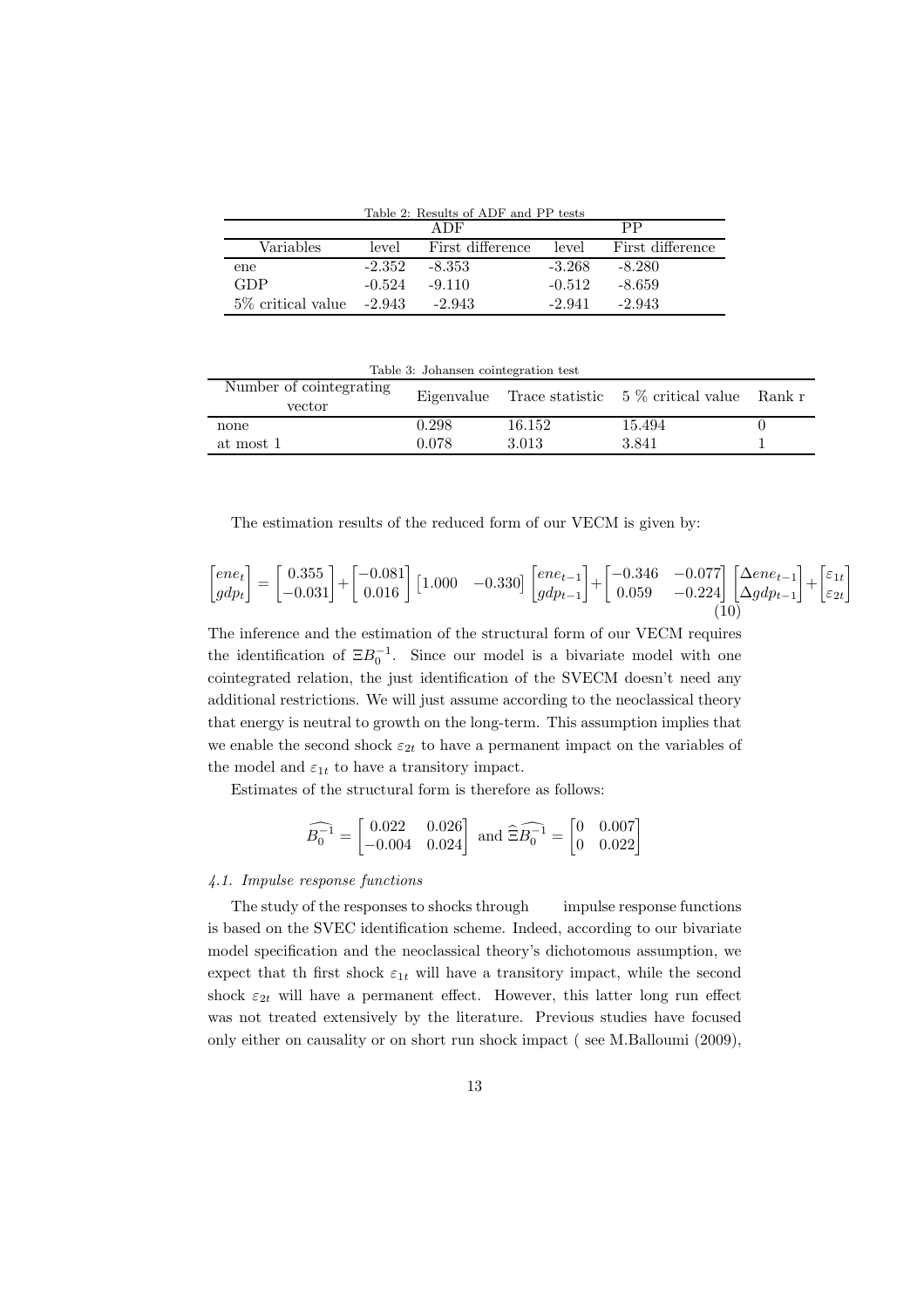C.Park, M.Chung and S.Lee (2011), P.K.Narayan, S.Narayan and A.Parasad  $(2008)$ ).

Our work is distinct from the above works in that it does not confine itself to studying only causality between energy consumption and GDP, but it rather investigates their interdependence by invoking the impact of shocks and repercussions of their propagation on these variables.

Figures 2 and  $3^{17}$  show respectively the responses of energy and the production of both types of shocks generated by SVEC modeling, namely short-term and long-term shocks. It is precisely the treatment of both types of shocks that distinguishes our paper from the few attempts that have analyzed our two variables through the SVAR models by investigating only the short-term dynamics. Our duel treatment will enable us to extract the trend and cycle components of the model.

Our model has two structural innovations which one of them should have a permanent impact on the variables since the cointegration rank is equal to one. The two graphs in Figure 3 show the response of the two variables to this long term shock. At this stage, the confidence intervals are constructed from the Hall's percentile method. It should be noted that none of the confidence intervals associated with the impulse response functions does contain zero. It follows then that the long-term effect of the permanent shock on both variables will be significant.

We note, for energy as well as for production, the response to a long-term shock is almost zero at time zero, which confirms the long- term identification scheme. This finding is all the more confirmed for two series since they begin to react from the first year. The estimated production response to the permanent shock is positive throughout the considered period. Furthermore, this response is widened over time, which is quite reasonable in economic terms. The same goes for energy, it reacts positively to the permanent shock in the long term. However, this positive effect is stabilized at the 20th period from which the response enters in a threshold effect phase.

Figure 2 shows the response of the two variables to the transitory shock. It is clear from these graphs that the response patterns of the two variables are very different. Indeed, the transitory shock has an instantaneous and negative impact on production which tends to decay over time to reach zero in the end of period. Meanwhile, Energy reacts positively to the transitory shock. Indeed, it

<sup>&</sup>lt;sup>17</sup>the abscissa in these impulse response-graphics is the years and the ordinate indicates the response of the variables.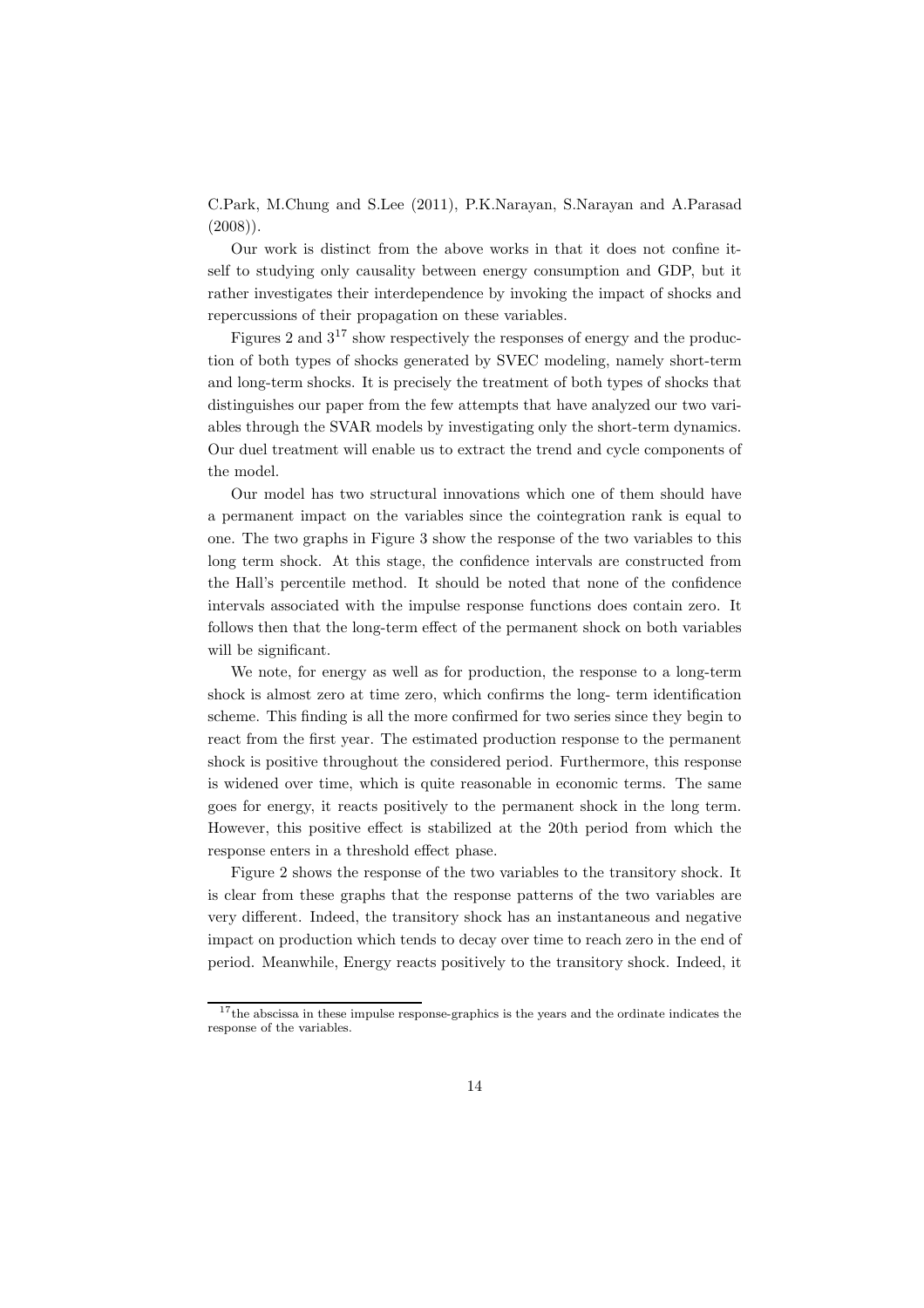

SVEC Impulse Responses

Figure 2: Responses of energy and GDP (top to bottom) to transitory shock (TUNISIA) with 95% Hall percentile bootstrap confidence interval based on 1000 bootstrap replications.



Figure 3: Responses of energy and GDP (top to bottom) to permanent shock (TUNISIA) with 95% Hall percentile bootstrap confidence interval based on 1000 bootstrap replications.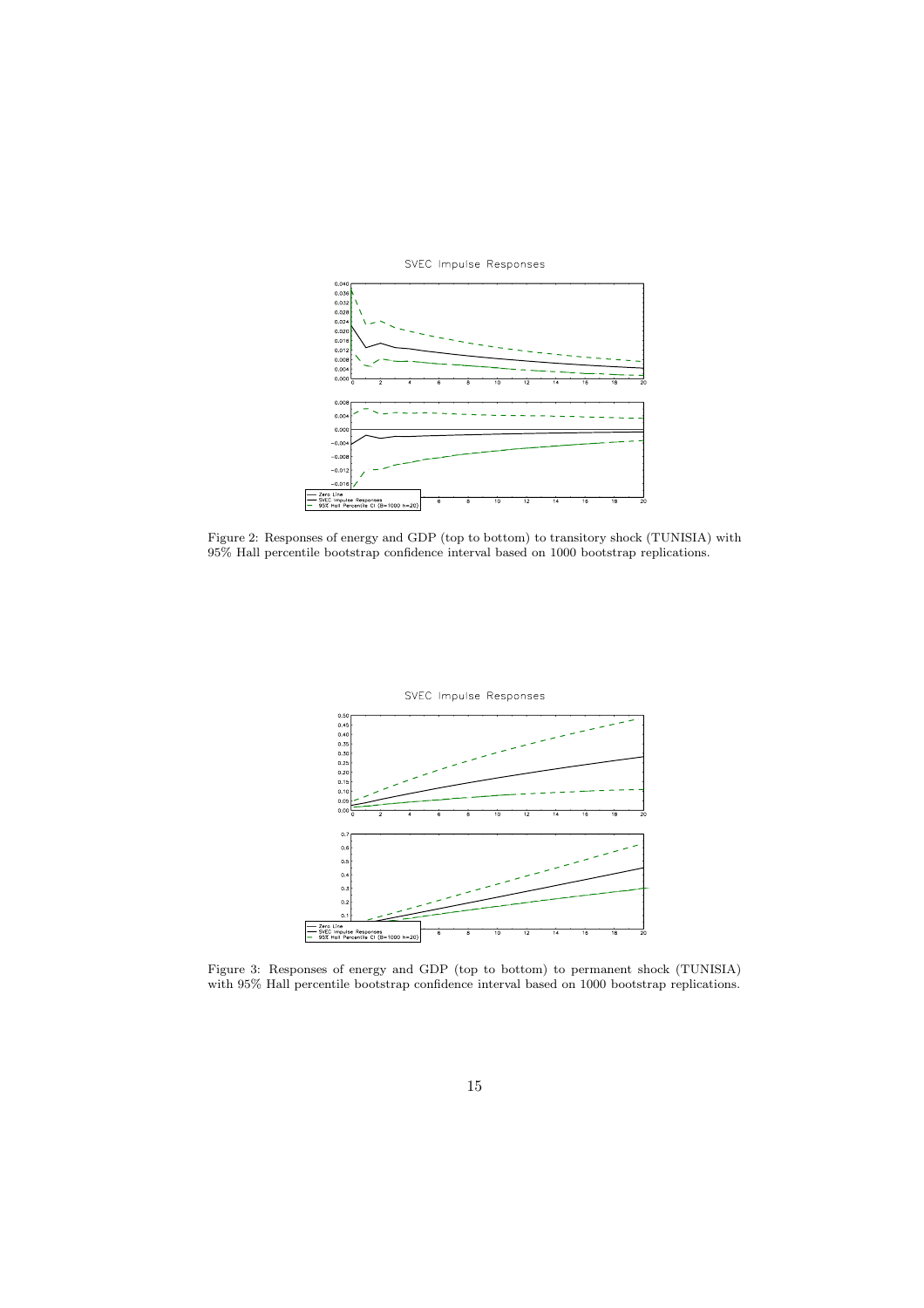#### Forecast Error Variance Decomposition (FEVD)



Figure 4: Forecast error variance decomposition of energy and GDP system (TUNISIA) with relative contribution of permanent shock (gdp) and transitory shock (ene).

has an instantaneous response which decreases slowly in the second period from which the shock continues to propagate slowly in an inconspicuous manner and tends to vanish at the end of the period. The fact that the short-term impact on both variables vanish at the end of the period is quite logical since it represents the stationary component of the model.

# 4.2. Forecast error variance decomposition

Decomposing the variance of the forecast error made in the context of our multivariate structural model is to highlight the contribution of each shock to the variation of a target variable. With regard to the SVEC model, the emphasis is on the proportions of the prediction error variance of two series due to permanent and transitory shocks.

Figure 4 shows respectively the prediction error decomposition of energy and production over a hundred periods. We note that both for production and energy, the impact of long-term (gdp) is increasing over the horizons. However, the importance of short-term shock (ene) declines for our two variables. In fact, production is governed almost in its entirety by a long-term shock and energy tends to be dominated less and less by the short-term shock over the horizons.

# 5. Economic implications

To properly analyze the empirical results, the following question should be answered to determine the short-term effect of the shock exerted on energy and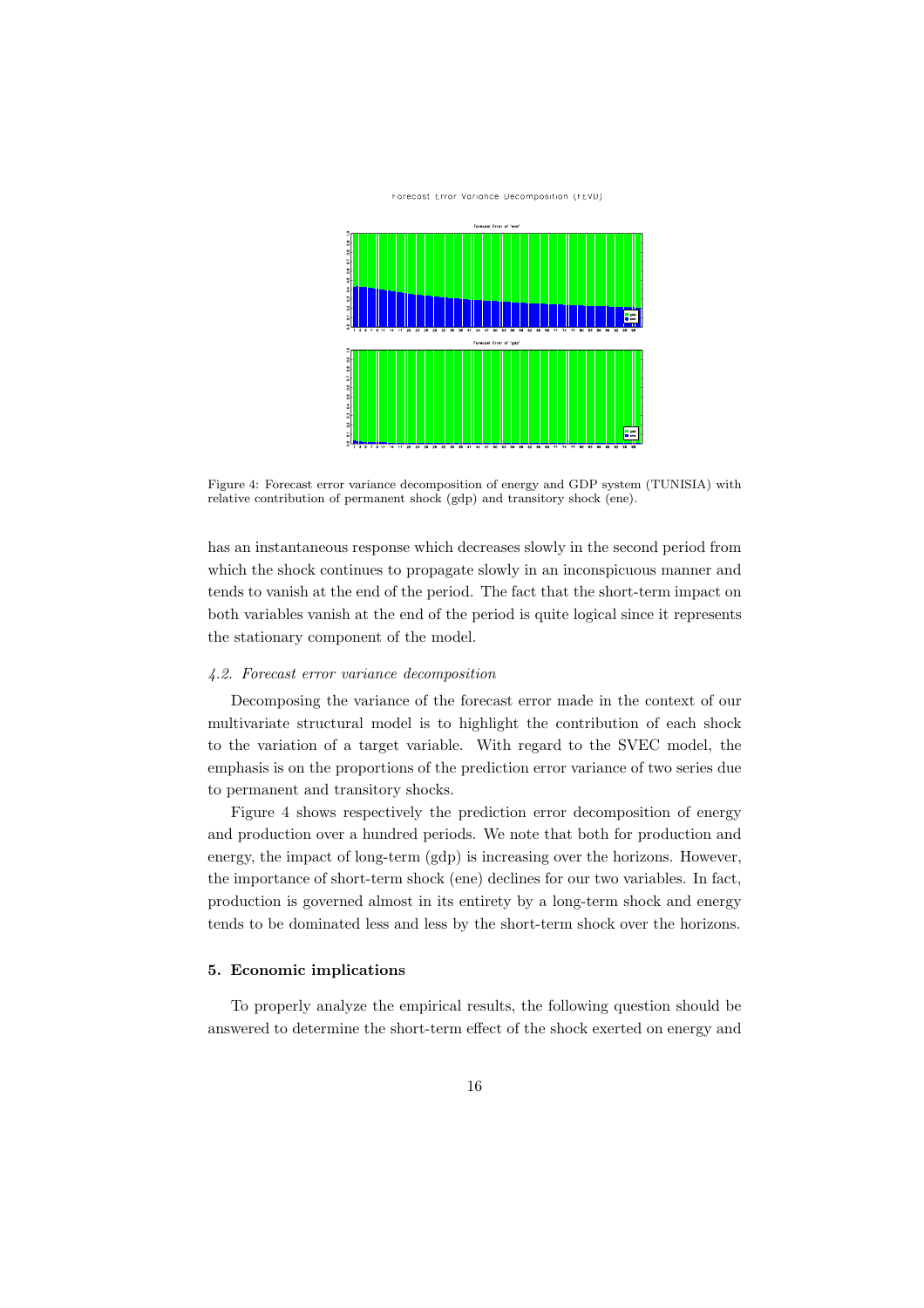production: how an oil price shock is transmitted to the public? Two regimes are possible. The first regime is that the shock is transmitted through the State which is supposed to withstand its effects for a period of time and then it starts to prepare the public to bear the costs. In this regime (Tunisia, Sweden), there will be a time lag between the onset of the effective shock, immediately supported by the State, and the individuals' perception of the shock effects occurring afterwards. In such a system, the public (consumers and producers) warned by the shock can take precautions and act in accordance with their interests even before the effective date from which the measures taken by the government (e.g. increase in energy prices) enter into force. However, in the second regime (USA), the market transmits the immediate shock and therefore the public should act accordingly.

# 5.1. Short run effects

Generally speaking, the shock effect on energy consumption will be positive and decreasing in the short term (see figures 5 and 8). Positivity is due to two main reasons. First, oil is weakly elastic with respect to prices since it is difficult to substitute. Second, the shock may change the behavior of applicants, encouraging them to consume more in the present to guard against a possible future shock. The decrease in quantity consumed is in turn explained by the fact that as economic agents are far away from the shock date, they make sure more of its transitory nature. In the case of Sweden and Tunisia, we see in the very short term the quantities consumed experiencing sharp declines. This reflects the speed of response expressed by different economic agents towards their energy demands. Indeed, as already mentioned, Tunisia shocks are not transmitted immediately to individuals but rather they will be entirely administered by the state. More precisely, the state announces ex-ante it will react on the price vector ex post. Warned, the public seems to respond to informational programs before the announced measures and policies become effective in sourcing the desired quantity to handle at least the immediate future. When the informational vector enters into force (the immediate term), the current energy consumption drops significantly simply because individuals have already taken precautions. However, in the case of the USA, energy consumption increases in the immediate future. Behind this, the immediate transmission of the shock by the market and therefore applicants instantly adjust their behavior to this new information. Increase in quantities consumed is the result of an anticipation elasticity turned upward and prompts more energy demand in the present to guard against possible continuums of future shocks. Obviously, the Swedish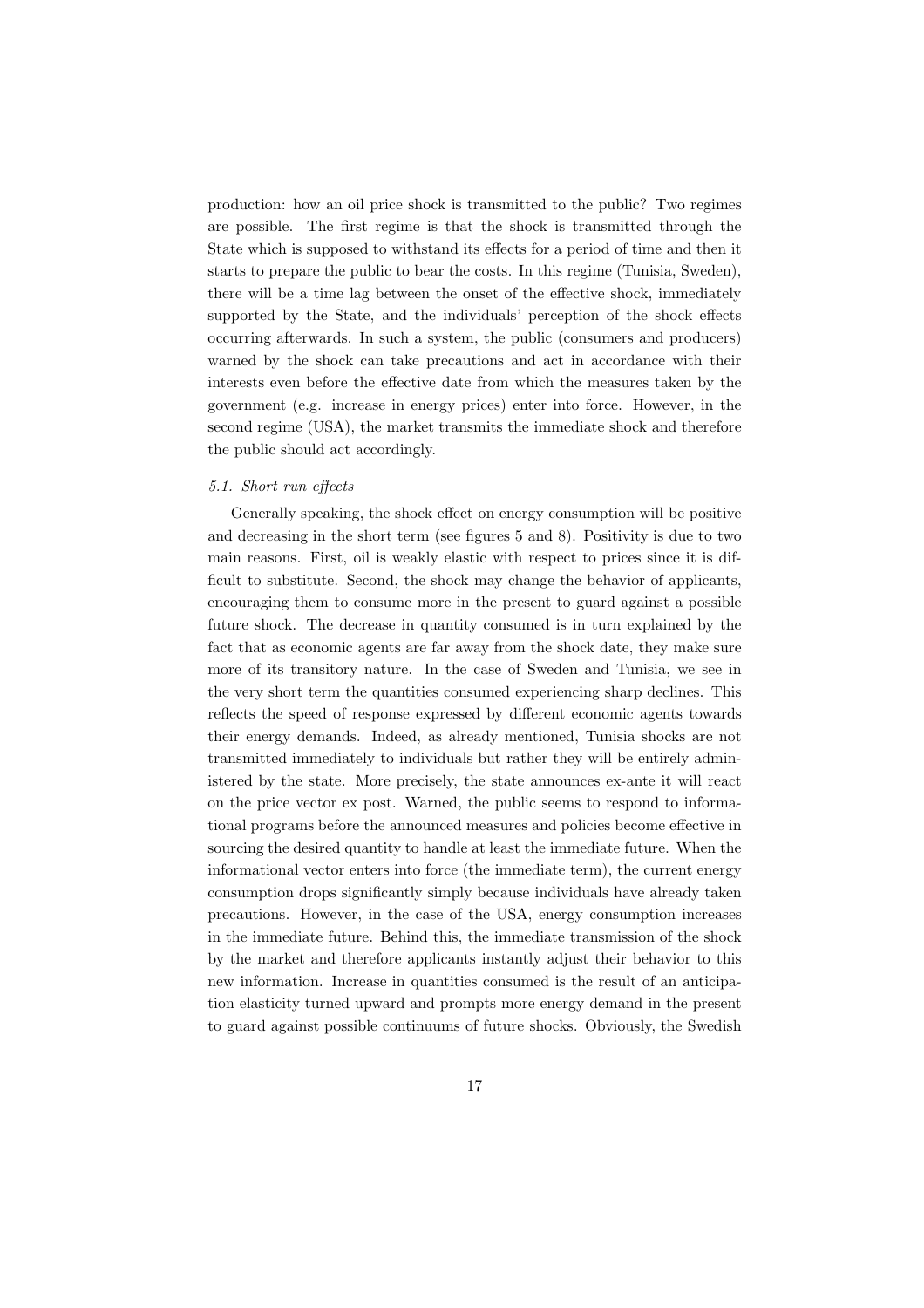case is similar to the Tunisian one because the Swedish government shows its shock response strategy leaving room for individuals to take their steps a few days before the strategy is applied.

Beyond the immediate future, in these three countries, the effect of the shock on energy consumption (in the short term is positive, decreasing and it tends to weaken further). The rationale behind this behavior is explained by the fact that the post-shock pessimism / optimism, generated at the shock time, results in an increased awareness that the aforementioned shock is only transitory and that a return to equilibrium is obvious.

Finally, in the cases of the U.S. and SWEDEN, the reaction of economic shocks is more flexible. Indeed, the U.S. shock vanishes gradually over time. However, in Tunisia the shock effect on energy does not vanish despite its decline. Once again, the nature of the regime that wants to administer shocks in keeping with the government's interest ultimately causes these findings. More specifically, this reflects the reality of a small country (price taker) where individuals will be subject to externalities and constraints imposed on them. As for the short-term effect of the energy shock on production, we may say, with no doubt, it is a different ball of wax: negative in Tunisia but, on the contrary, it is both positive and decreasing in the U.S. and Sweden.

For the Tunisian case, the downward trend in quantities consumed has probably a negative effect on production and especially at shock time. Given that a small country is typically characterized by low-tech and low factor productivity, shock management in the immediate future will penalize production. All things being equal, the shock may raise the costs and expenses of companies (increase in raw material prices, increases in capital price and import prices) and consequently it forces them to reduce in the short term their production to readjust their budget to new spending. However, this does not persist because the negative shock effect on output continues to shrink proving that the productive systems in the short term will converge to their initial levels.

For USA and SWEDEN, the short-term effect exerted by the shock on output is positive and decreasing. The positivity feature is interpreted by an increase in the quantities consumed already resulting from the shock. Moreover, the positive and decreasing effect of the shock on energy seems to stimulate a similar effect on production in identical proportions and trends. A priori, developed countries have already acquired a long experience in the management of these shocks which, therefore, cannot have a negative effect on real variables. Indeed, facing shocks, the productive system automatically protects itself by supplying itself with more energy. This may lead us to ask the following question: can we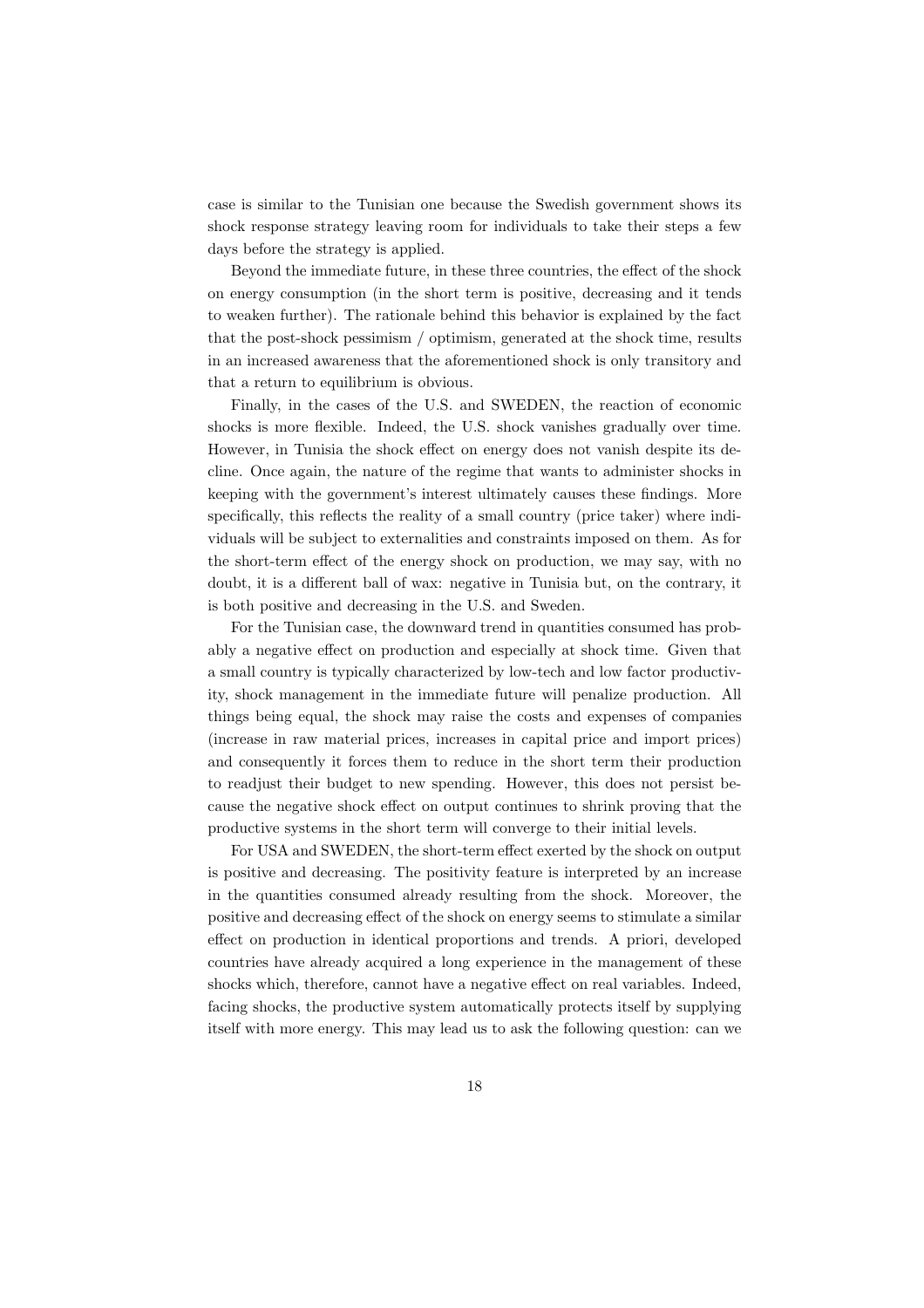expect post-shock prosperity?

In short, we can say that the short-term effect exerted by the shock on both energy and production (except in the case of Tunisia, whose production is negatively affected) seems to follow the same rhythm and trend: it is both positive and decreasing.

# 5.2. Long run effects

In the long term, the shock effect on energy is positive and increasing in Tunisia (see figure 3). However, the aforesaid effect is negative in the U.S. and SWEDEN (see figures 6 et 9). Its magnitude remarkably grows over time. To explain these changes, we note that in developing countries (i.e. Tunisia) production systems are largely dependent on oil. Indeed, almost all companies make use of oil or its substitutes, themselves largely dependent on oil (electricity). In addition, politicians seem to be passive because they do not deploy any energy diversification strategy. In this respect, the expenses incurred by the Tunisian government to search for new energy sources verge on 0%. The incentive scales put in place have not shown, so far, a significant change in the behavior of entrepreneurs who continue to use oil and other sources of oil users. For this, the Tunisian long-term policy will still rely on oil and any futuristic growth of the Tunisian economy is heavily dependent on this input. That is, such a result is worrying as the main problem that should be resolved: what will be the effect of a decision approved by the EU which prohibits the export of goods produced by polluting energy sources? In a global context unanimously advocating the reduction of polluting energy emissions, it should be prepared to undergo economic restrictions either quantitative or qualitative. While the automotive industry in China began to rethink its strategy to produce cars that are subject to the EU restriction in the pollution threshold allowed, no effort is made in Tunisia in this way, which may jeopardize future growth.

In the USA and Sweden, the long- term effect of the shock on energy is negative. This reflects a change in energy cycle, putting an end to oil era and ushering the era of renewable energy (new more efficient and cleaner sources). In this regard, the Swedish Government is planning to get rid of oil dependence by the year 2020.

Examining the graph, such passage is shy at the start and is taking magnitude (from the fifth period). Indeed, this seems to be logic because changing the production system can not be feasible overnight, requiring, of course, some time to take effect. The long-term effect exerted by the shock on output is positive and increasing in both countries. Thus, the shock does not appear to determine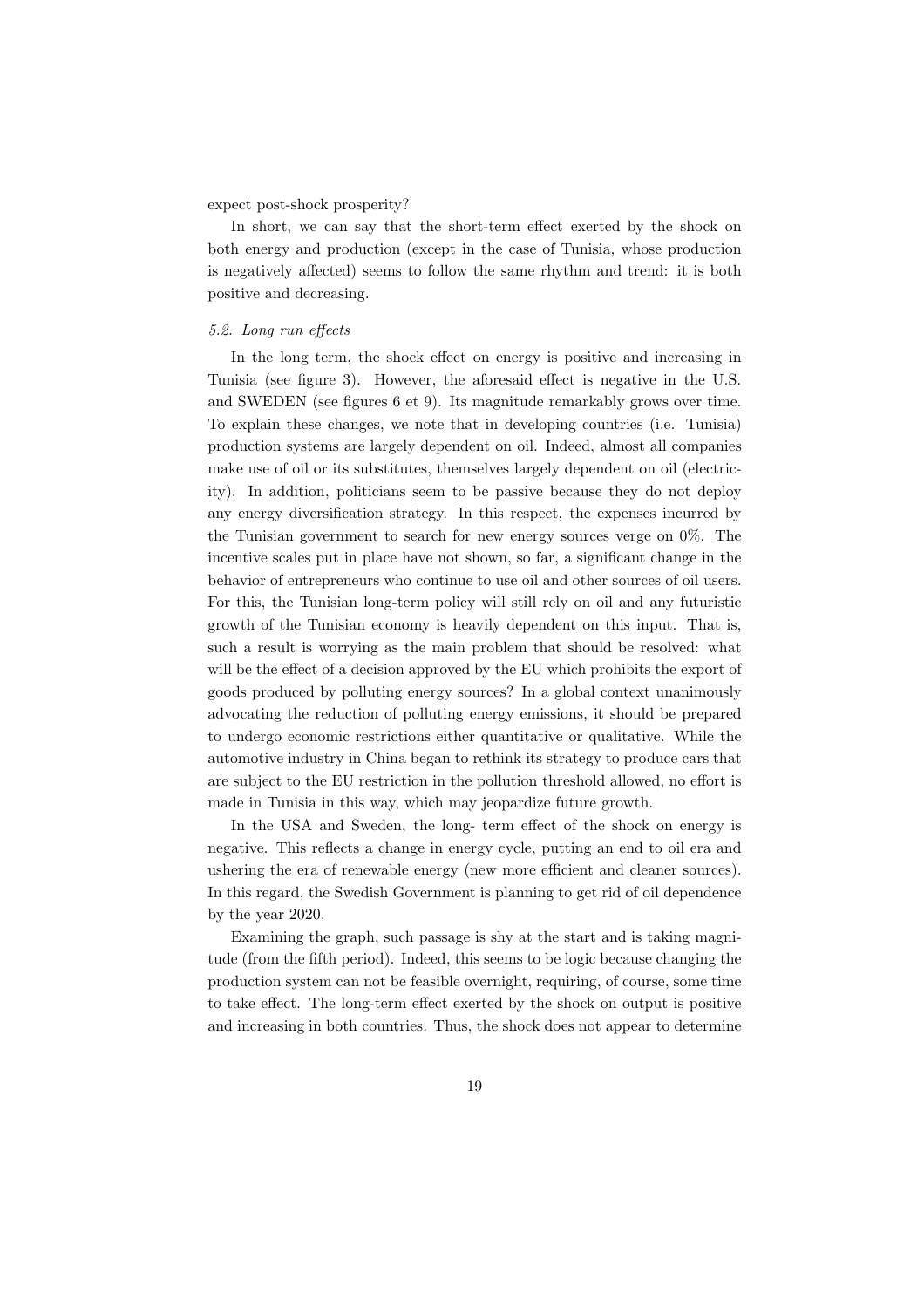growth. This is jointly explained by two fundamental reasons. First, the shock neutrality in the long run, highlighting a return to classical and neoclassical assumptions stating that growth is the result of endogenous and real variables. Second, developed countries will succeed in their strategies of oil substitution by new sources (which explains decreases in energy consumption on the one hand and increases in production, on the other hand).

Examining the U.S. and Sweden FEVD graphs (see Figure 7 and 10) shows that energy is mainly governed by the short-term while production is governed by the long-term. However, this scheme is relatively refunded in the tunisian case (see Figure 4). A priori, in developed countries, energy remains a simple factor competing with other substitutable goods in the short term and long term. That's why the energy variation is much more explained by short term than by long term.

According to economic theory, production depends on the long run productive strategy. Therefore, it reacts weakly with cyclical fluctuations (always converges to the equilibrium growth path).

# 6. Conclusion

In conclusion, this paper has allowed us to reach several fundamental results both methodologically and empirically. On the methodological level, we have demonstrated, first, that the true dynamic of the relationship binding energy consumption to growth is not necessarily identifiable from the study of causality. Indeed, this dynamic may be better captured by the use of IRF and FEVD which need determining the structural VMA form of the model. Second, as we relied on a SVECM, we were able to identify both the cyclical component of the model and the one that characterizes the trend. Third, from the two previous results, we were able to highlight the response variables (ie energy consumption and growth) to a long run shock. This issue has not been, to the best of our knowledge, addressed in the literature.

Empirically, four results are reached; First, in the short term we noticed that the impact of the shock on energy consumption was generally positive and decreasing. This result may be explained on the one hand by the fact that in the immediate it would be difficult to substitute energy by other goods and, on the other hand, that the shock might encourage economic agents to build up precautions in order to guard themselves against further shocks. Second, the effect of the short run shock on production was positive and decreasing in the U.S. and Sweden and negative and decreasing in Tunisia. A priori, it seems that developed productive systems are not sanctioned by a shock whenever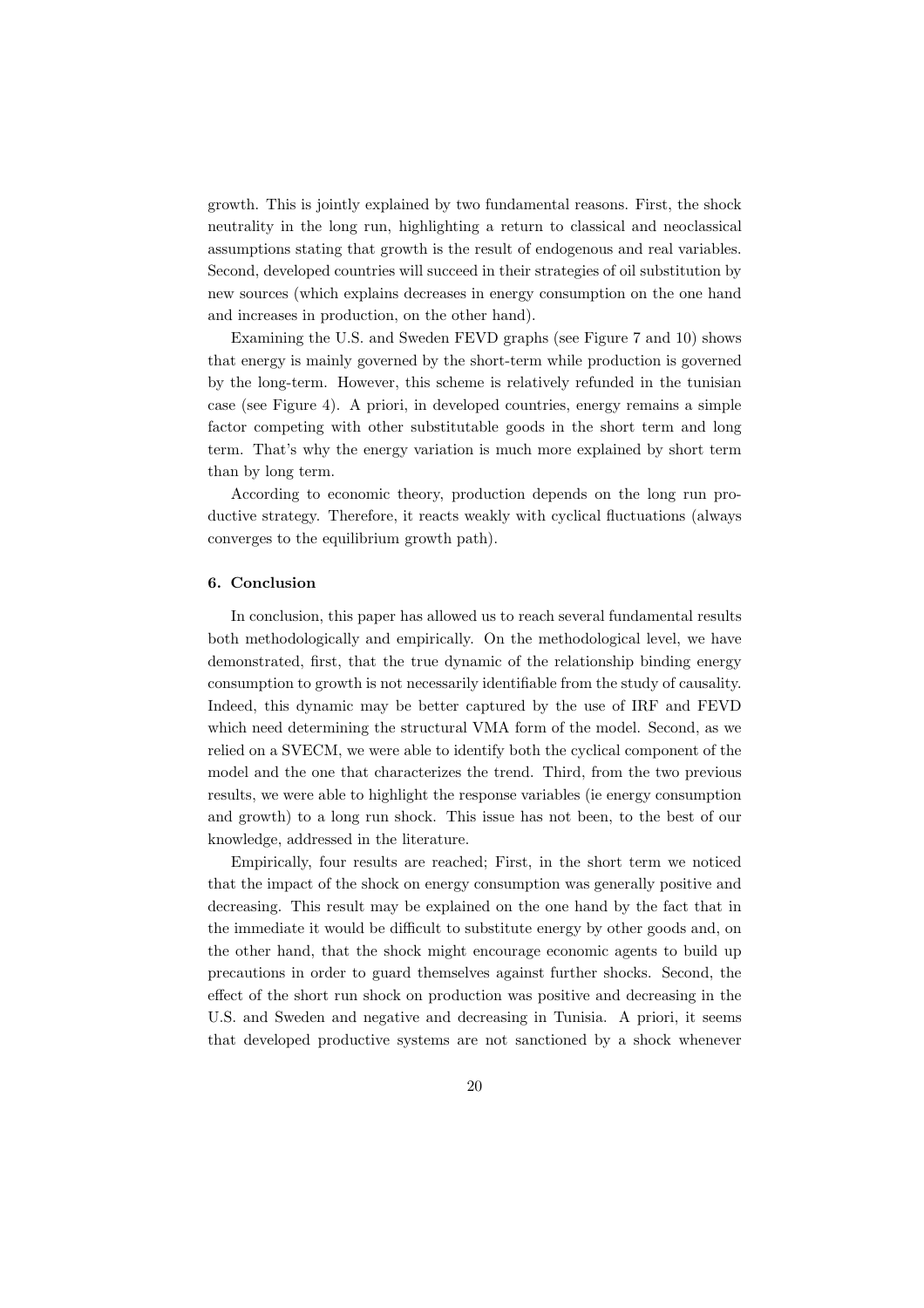

Figure 5: Responses of energy and GDP (top to bottom) to transitory shock (USA) with  $95\%$ Hall percentile bootstrap confidence interval based on 1000 bootstrap replications.

alternatives are possible for productivity gains. However, in a small country like Tunisia, the productive system is directly penalized because it would be difficult, in the short term, for the company to endure additional costs to maintain a constant level of production.

Third, the effect of a long run shock on energy consumption in Tunisia was positive and negative in the U.S.A and Sweden. This result is important as it reflects the willingness of developed countries to substitute current energy sources by promoting renewable and cleaner sources. Such a strategy is not approved in the Tunisian case which proves that the electricity era is still long and may be permanent. Quarto and as a consequence to the previous result, the effect of a long run shock on production in the U.S.A and Sweden seems to be positive and increasing. Indeed, the succession of short run shocks encourage decision makers to search for new more productive and effective energy sources. This allows in the long term and even in the very long term to converge to optimal energy which may lead, ceteris paribus, to maximizing growth.

Finally, the following question may be asked: does capitalism develop from shocks to which it is confronted? The answer to this question is a priori positive as losses caused by short run shocks will be counterbalanced by futuristic gains translated by increased opportunities for sustainable and more important economic growth.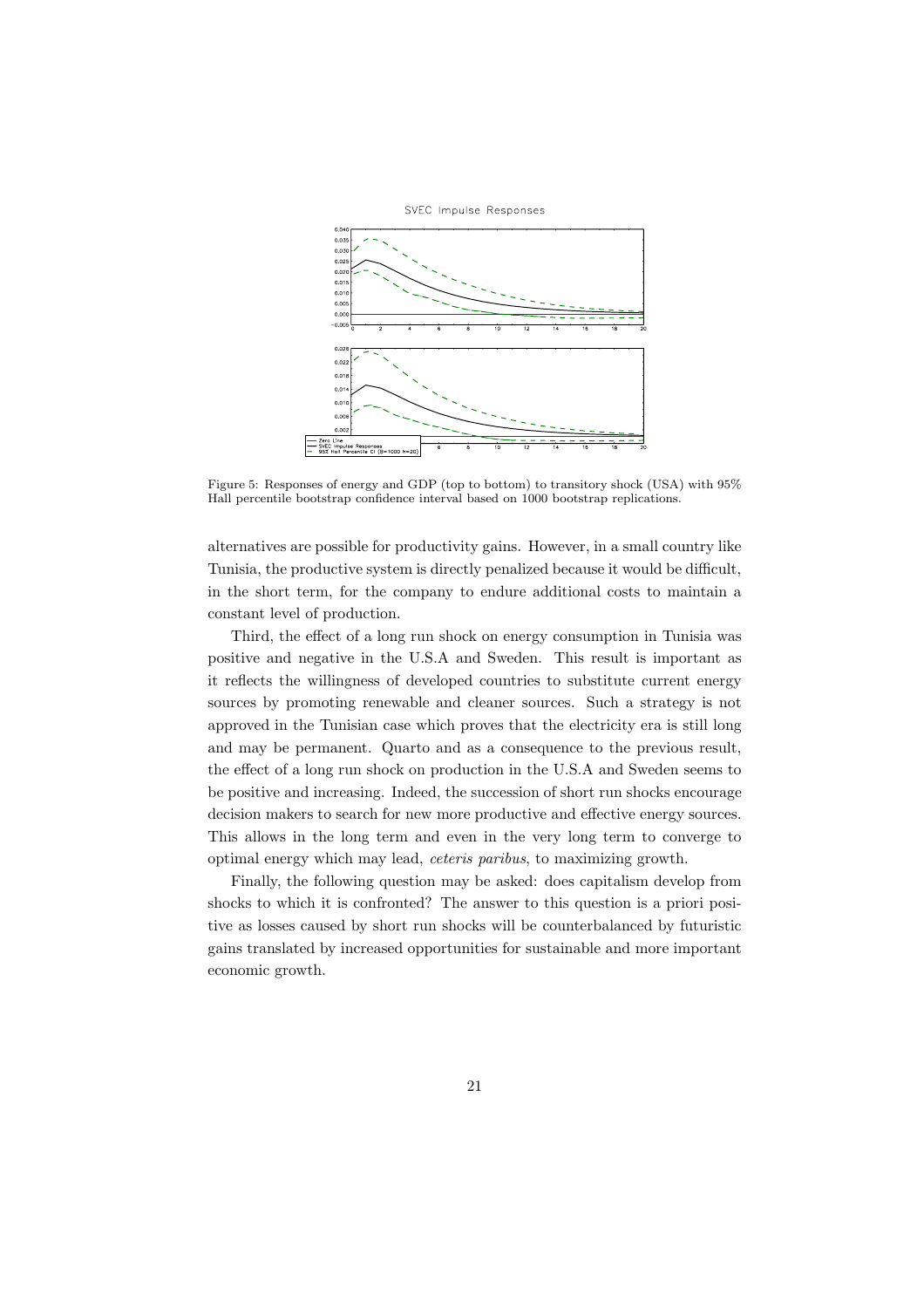

Figure 6: Responses of energy and GDP (top to bottom) to permanent shock (USA) with 95% Hall percentile bootstrap confidence interval based on 1000 bootstrap replications.



Figure 7: Forecast error variance decomposition of energy and GDP system (USA) with relative contribution of permanent shock (gdp) and transitory shock (ene).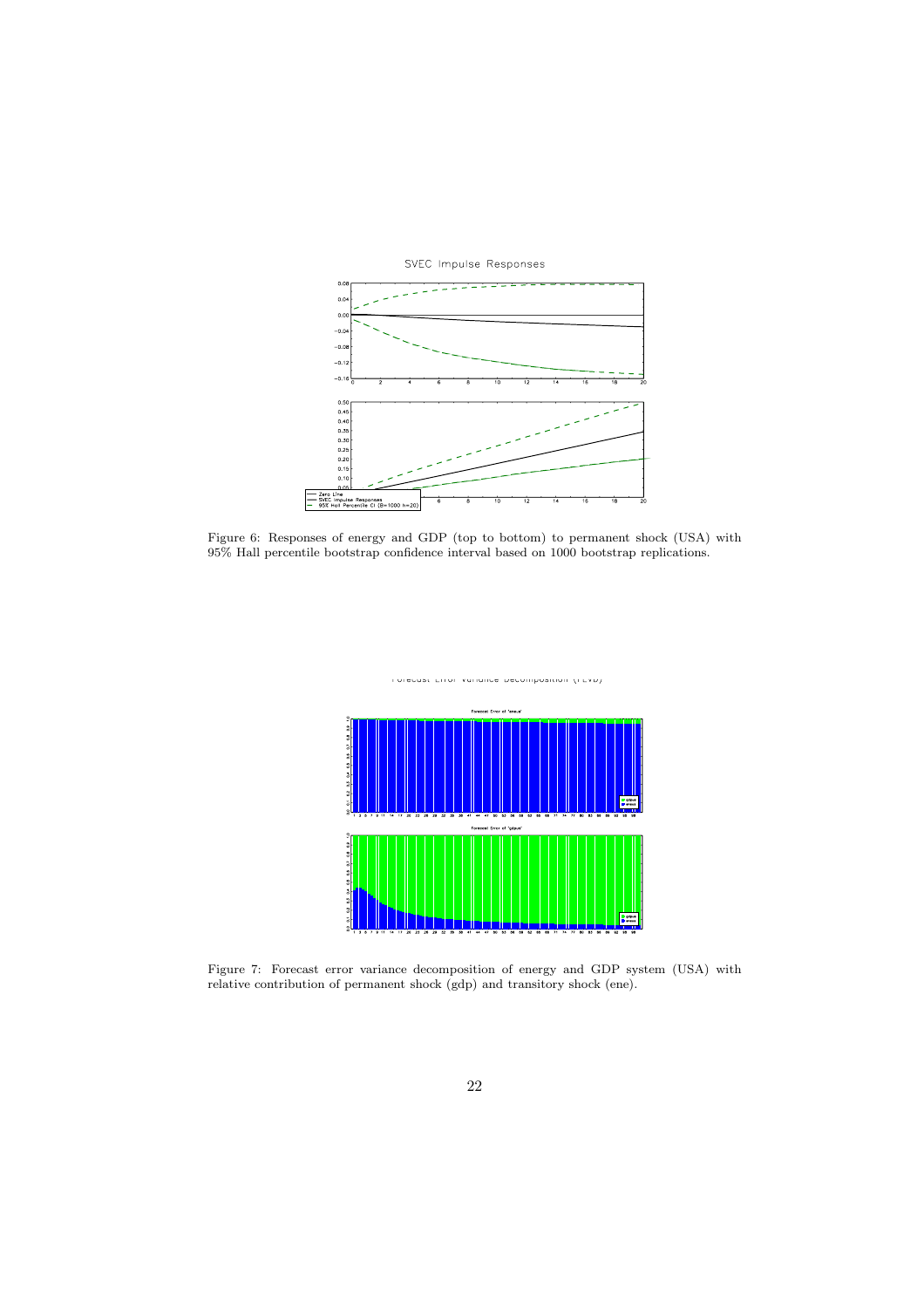

Figure 8: Responses of energy and GDP (top to bottom) to transitory shock (SWEDEN) with 95% Hall percentile bootstrap confidence interval based on 1000 bootstrap replications.



Figure 9: Responses of energy and GDP (top to bottom) to permanent shock (SWEDEN) with 95% Hall percentile bootstrap confidence interval based on 1000 bootstrap replications.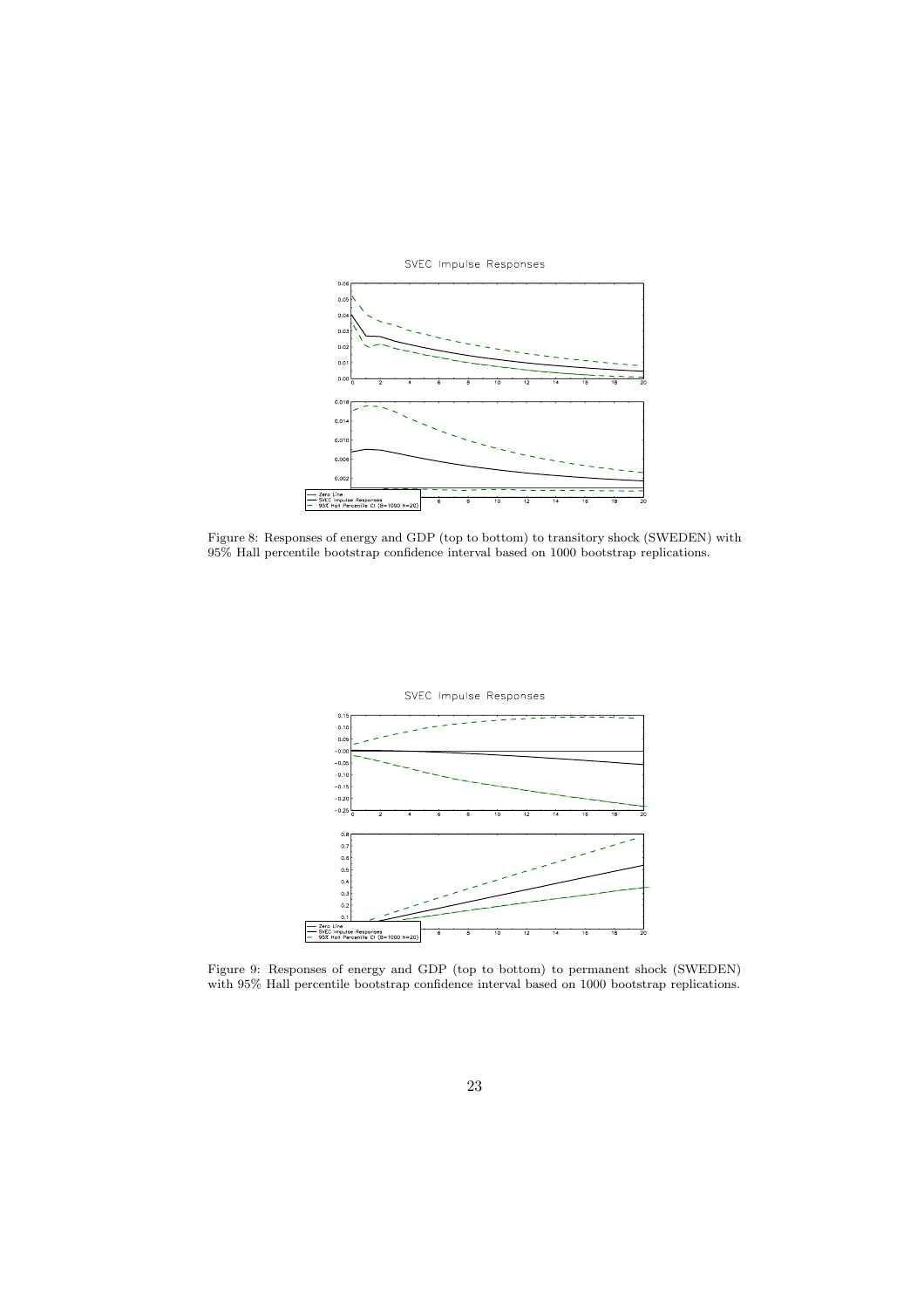#### Forecast Error Variance Decomposition (FEVD)



Figure 10: Forecast error variance decomposition of energy and GDP system (SWEDEN) with relative contribution of permanent shock (gdp) and transitory shock (ene).

- [1] Arouri, M. El H., Ben Youssef, A., M'henni, H., Rault, C., 2012. Energy consumption, economic growth and CO2 emissions in Middle East and North African countries, Energy Policy 45(C), 342-349.
- [2] Belloumi, M., 2009. Energy consumption and GDP in Tunisia: Cointegration and causality analysis. Energy Policy 37, 2745-2753.
- [3] Bernanke, B.S., 1986. Alternative Explanations of the Money-Income Correlation, Carnegie-Rochester Conference Series on Public Policy, Vol. 25, 49-100.
- [4] Blanchard, O.J., Quah, D., 1989. The Dynamic Effects of Aggregate Demand and Supply Disturbances, American Economic Review, Vol. 79, pp 655-73.
- [5] Blanchard, O.J., Watson, M.W., 1986. Are Business Cycles All Alike?, The American Business Cycle: Continuity and Change, NBER and University of Chicago Press, 123-156.
- [6] Eggoh, J.C, Bangake, C., Rault, C., 2011. Energy consumption and economic growth revisited in African countries. Energy Policy 39, 7408.7421.
- [7] Engle, R.F., Granger, C.W.J., 1987. Co-integration and error correction: Representation, estimation and testing, Econometrica 55: 251–276.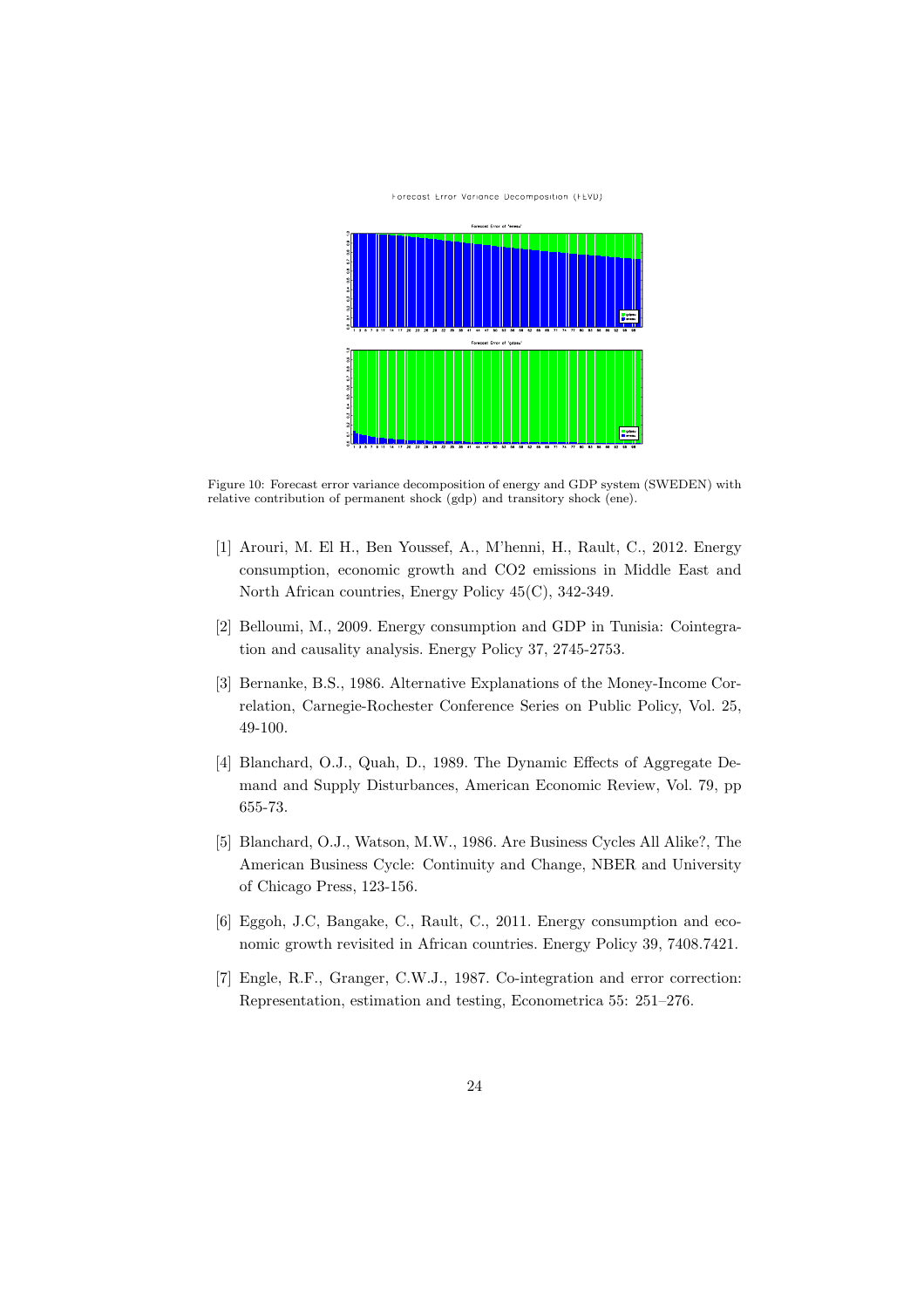- [8] Fodha, M., Zaghdoud, O., 2010. Economic growth and environmental degradation in Tunisia: an empirical analysis of the environmental Kuznets curve. Energy Policy 38, 1150-1156.
- [9] Granger, C.W.J., 1981. Some properties of time series data and their use in econometric model specification, Journal of Econometrics 16: 121-130.
- [10] Granger, C.W.J., 1983. Co-integrated variables and error- correcting models, unpublished UCSD Discussion Paper 83-13.
- [11] Granger, C.W.J., Weiss, A. A., 1983. Time series analysis of errorcorrection models, in Studies in Econometrics, Time Series and Multivariate Statistics, New York: Academic Press, pp. 255-278.
- [12] Johansen, S., 1988. Statistical Analysis of Cointegrating Vectors, Journal of Economic Dynamics and Control, 12, 231-54.
- [13] Johansen, S., 1995. Likelihood-based inference in cointegrated vector autoregressive models", Oxford University Press.
- [14] King, R.J., Plosser, C., Stock, J., Watson, W., 1991. Stochastic Trends and Economic Fluctuations, American Economic Review, 81, 819-40.
- [15] Kraft, J., Kraft, A., 1978. On the relationship between energy and GNP. Journal of Energy and Development 3, 401-403.
- [16] Kumhof, M., Muir, D., 2012. Oil and the world economy, IMF Working Paper 12256.
- [17] Lütkepohl, H., Reimers, H.E., 1992a. Granger-causality in cointegrated VAR processes: The case of the term structure, Economics Letters 40: 263–268.
- [18] Lütkepohl, H., Reimers, H.E., 1992b. Impulse response analysis of cointegrated systems, Journal of Economic Dynamics and Control 16: 53–78.
- [19] Lütkepohl, H., 2005. New Introduction to Multiple Time Seris Analysis. Springer Berlin Heidelberg New York.
- [20] Narayan, P., Narayan, S., Prasad, A., 2008. A structural VAR analysis of electricity consumption and real GDP: Evidence from the G7 countries. Energy Policy 36, 2765 - 2769.
- [21] Ozturk,I., 2010. A Literature Survey on Energy-Growth Nexus. Energy Policy 38, 340 – 349.